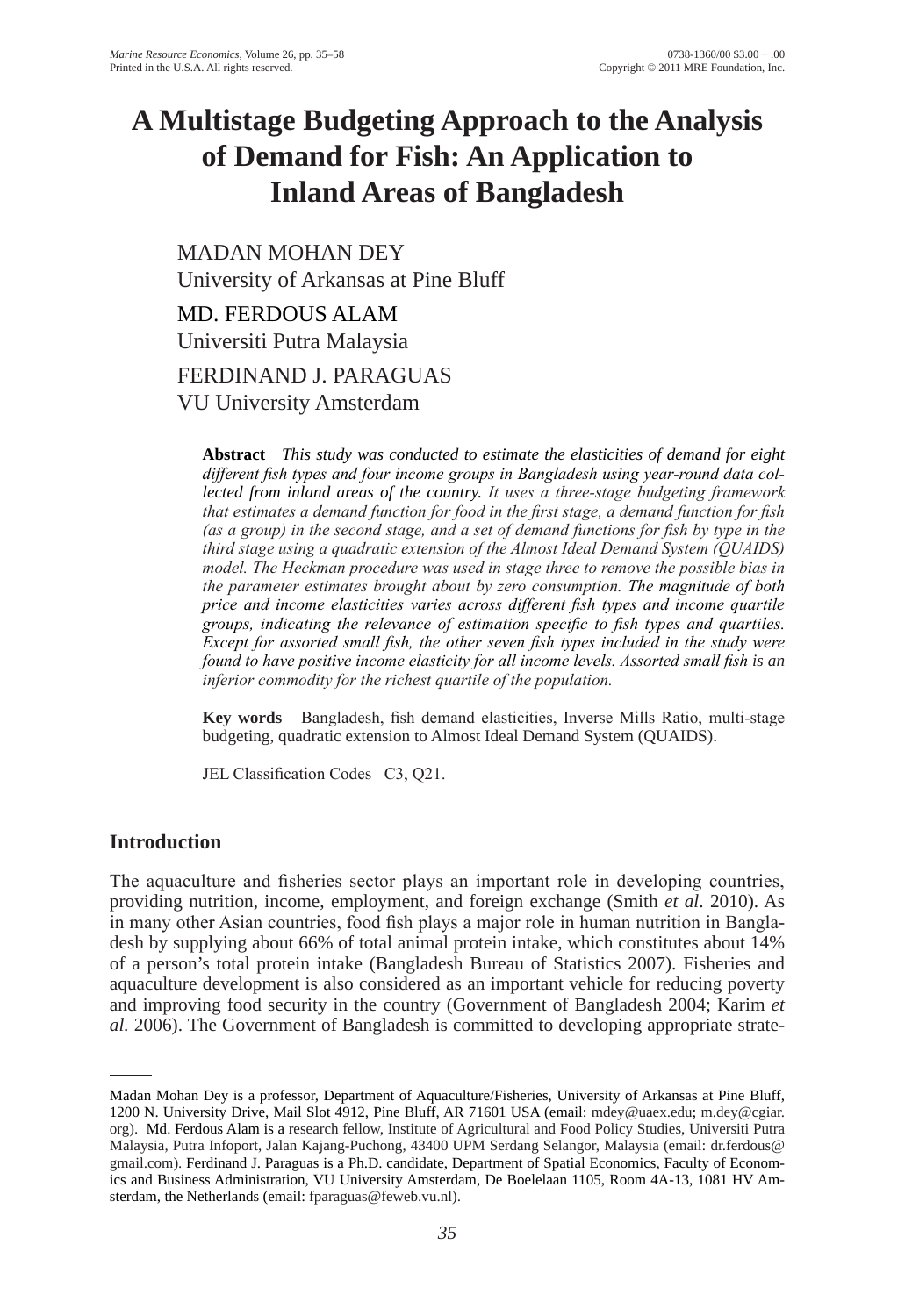gies and policy support for encouraging additional investment in aquaculture and fisheries to increase their contribution to the economy.

Information on fish demand and how it is likely to change as production/supply, prices, and incomes change, is required to assess the impact that technological change, infrastructure development, and economic policies will have on food security and the distribution of fish in developing countries like Bangladesh. Knowledge of future demand for fish is important to private investors and decision makers. Information on price and income elasticities of demand for fish is required to estimate future demand and assess the welfare and distributional impacts of various technological and policy changes. This information must be specific for different types of fish and different income classes, as fish is a heterogeneous commodity (Westlund 1995; Smith, Griffiths, and Ruello 1998), and consumer preference varies widely across income classes (Dey *et al.* 2005). The notion of product heterogeneity is particularly important in Bangladesh and other Asian countries. In this region, unlike in many western and developed counties where processed and value-added fish products are more popular, consumers generally prefer whole fish or choice cuts like head, belly, roe, etc. Hence, consumers distinguish among the various fish types based on attributes such as size, scale color, flesh color, bone content, etc.

 Although a large number of studies focusing on demand for fish and seafood products have been published over the last two decades or so, most of these studies focus on developed countries (Asche, Bjørndal, and Gordon 2007; Gallet 2009). Studies on elasticities of demand for fish in Asia, in general, and in Bangladesh, in particular, are few. Most of the available studies on demand for fish in Bangladesh considered fish as one of the commodity groups in their demand models and analyzed aggregate fish demand (Pitt 1983; Hossain 1988; goletti 1992; Talukder 1993; Ahmed and Shams 1994; Shahabuddin and Zohir 1995; Razzaque, Khondoker, and Mujeri 1997). So far, only Dey (2000) and Ali (2002) estimated disaggregated demand for fish in the country. Dey (2000) was based on limited household expenditure data collected by the Bangladesh Bureau of Statistics (BBS), where total consumption information encompasses only one week. Ali (2002) used survey data collected in 1994 and analyzed demand for fish for four aggregated fish categories (low-priced, medium-priced, high-priced, and dry).

The present study improves upon the previous research efforts in that it: *i)* uses data collected on a weekly basis for all 52 weeks of the year; *ii)* has sufficient geographical coverage to be representative of the country; and *iii)* considers eight different types of fish and four quartile groups of consumers.<sup>1</sup> Moreover, the present study has brought some improvement in the methodology and estimation procedure over the Dey (2000) study. It is expected that this study will not only be helpful for the country concerned, but also provide useful guidance for future demand studies in the region. The analytical framework used in the study can be applied to other commodity groups.

The article is arranged in five sections. Following this section on background of the study*,* the next section describes the data. This is followed by a description of the analytical techniques used. The results and discussion are then presented, and the article concludes with conclusions and policy implications.

<sup>&</sup>lt;sup>1</sup> The current analysis uses monthly transformed data of food and non-food expenditures collected from eight *Upazillas* (sub-districts) of four districts of Bangladesh over a one-year period (1998–99). The *Upazillas* (*Thanas*) and districts investigated were Chandina and Burichong in Comilla district, Bogra Sadar and Sariakandi in Bogra district, Bagharpara and Zhikargacha in Jessore district, and Trishal and Ishwarganj in Mymensingh district. Another contribution of this research is that the data allow analysis of tilapia as another species type. Tilapia has become an important cultured species. During the national Household Income Expenditure Survey (HIES) in 1988–89, tilapia as a food commodity was aggregated to "other fish." During the HIES 2000, it was considered as a separate commodity.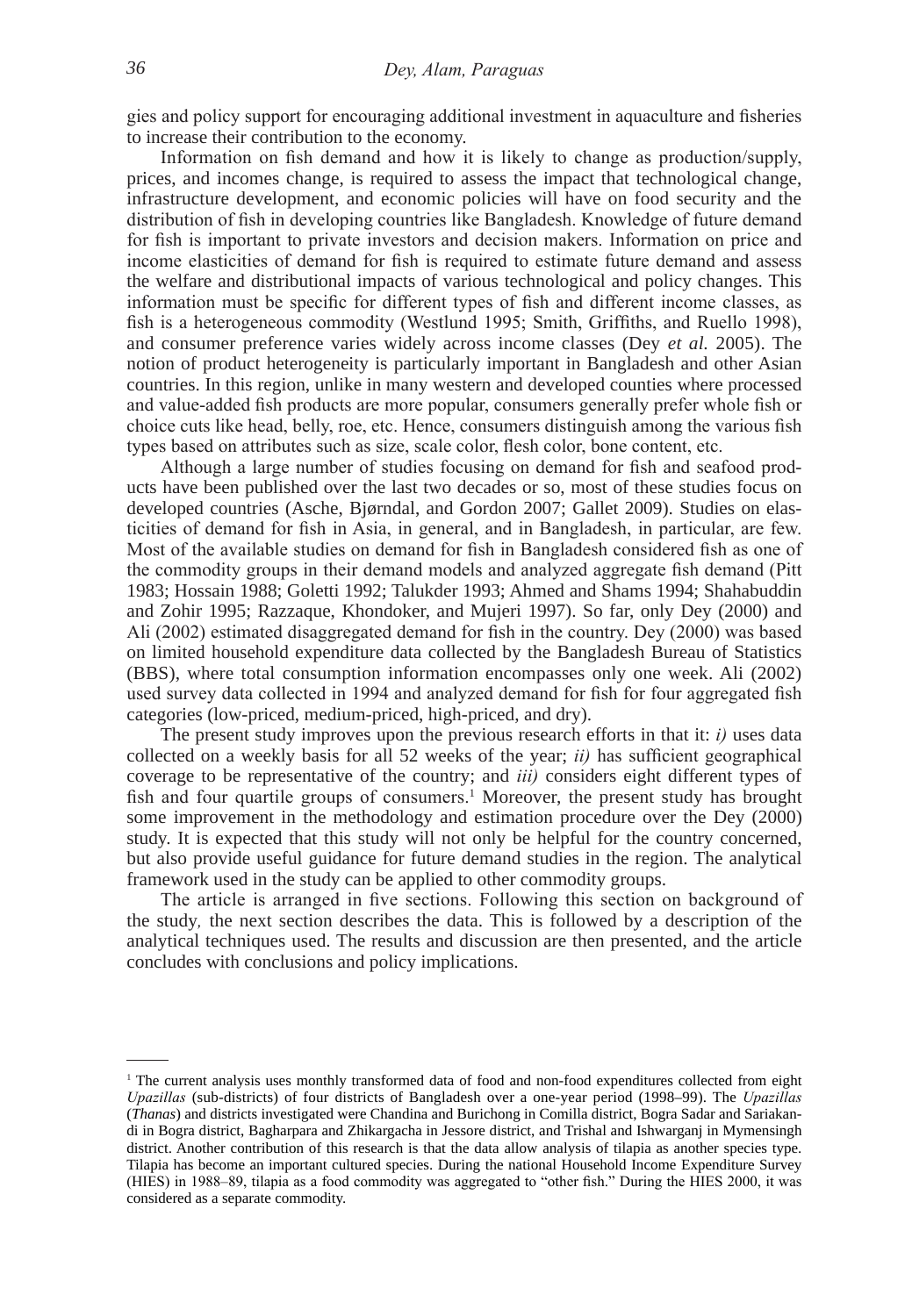#### **Data**

#### *Survey Design and Data Collection*

The analysis in this research is based on data collected by the WorldFish Center and the Bureau of Socioeconomic Research and Training (BSERT) of the Bangladesh Agriculture University under the "Genetic improvement of carp species in Asia" project<sup>2</sup> during the period 1998–99 (ICLARM 2001). Specifically, these data are from a consumer survey that was undertaken to study the fish consumption pattern of different segments of the population covering four inland districts of the country. For each of these districts, two sub-districts (locally known as *Upazillas* or *Thanas*) were selected. For each of the eight sub-districts, 90 sample respondents were selected through a stratified random sampling procedure, consisting of 30 respondents or households for each of the three groups: fish producer-consumer, urban non-producer consumer, and rural non-producer consumer. Thus, the number of samples collected from each district was 180, totaling 720 in four districts. A year-round survey was conducted, starting in July 1998 and ending in August 1999, generating weekly time-series, cross-section data.3 Due to very high incidence of zero consumption of some specific fish species during a week *(i.e*., infrequency of purchases), the data were then converted to a monthly series for analysis.

There were about 40 different types of fish species consumed by the household samples, all of which could not be analyzed independently for the purpose of demand estimation. Some aggregations of species, therefore, had to be made in order to manage the analysis properly. In total, eight groups/types comprising single and aggregated species of fish were incorporated in the analysis for demand estimations. These eight species types and their composition are summarized in table 1. Hilsa (*Tenualosa ilisha*) formed a separate type, as it occupies a very significant position in total fish production of the country. Tilapia also formed a separate group, as it has become an important species in the country (see footnote 1). Shrimp and prawns of different species were grouped together, but the presence of the large freshwater prawn (*Macrobrachium rosenbergii*) in the fish consumption basket was very minimal, as its price is very high, often beyond the purchasing capacity of the majority of the people.

Though the data set used in this study is about ten years old, the results and estimated demand elasticities of this study would not be very different from those based on a very recent data set. Fish is not only important for human nutrition in Bangladesh, it is also part of Bangladeshi culture. There is an old Bengali proverb: *masse-bhatee Bangali* (rice and fish makes a Bengali). Fish demand in Bangladesh remains unmet, and fish consumption is still below the recommended dietary allowance (Dey, Bose, and Alam 2008). Most of the fish consumed in Bangladesh is from domestic production. After a dramatic increase in aquaculture production during 1980s and 1990s (Dey, Bose, and Alam 2008), the pattern of fish production in Bangladesh and the shares of different species in national production have remained relatively unchanged during the last decade (Department of Fisheries (DoF) 2010). Also, consumers' preferences for different broad categories/types of fish (*e.g.*, the eight types used in this study) have not changed over the last decade or so.

<sup>&</sup>lt;sup>2</sup> The first two authors of this article led implementation of the project in Bangladesh and collection of data used herein.

<sup>&</sup>lt;sup>3</sup> Eight enumerators were employed to collect the data using a pre-tested questionnaire. The enumerators visited individual sample respondents every weekend and completed their food and non-food consumption information for the past week. Thus, a total of 52 visits were made to each respondent. A research officer scrutinized the collected data during the data collection process. Inconsistent and incomplete questionnaires were sent back to the field for validation/correction.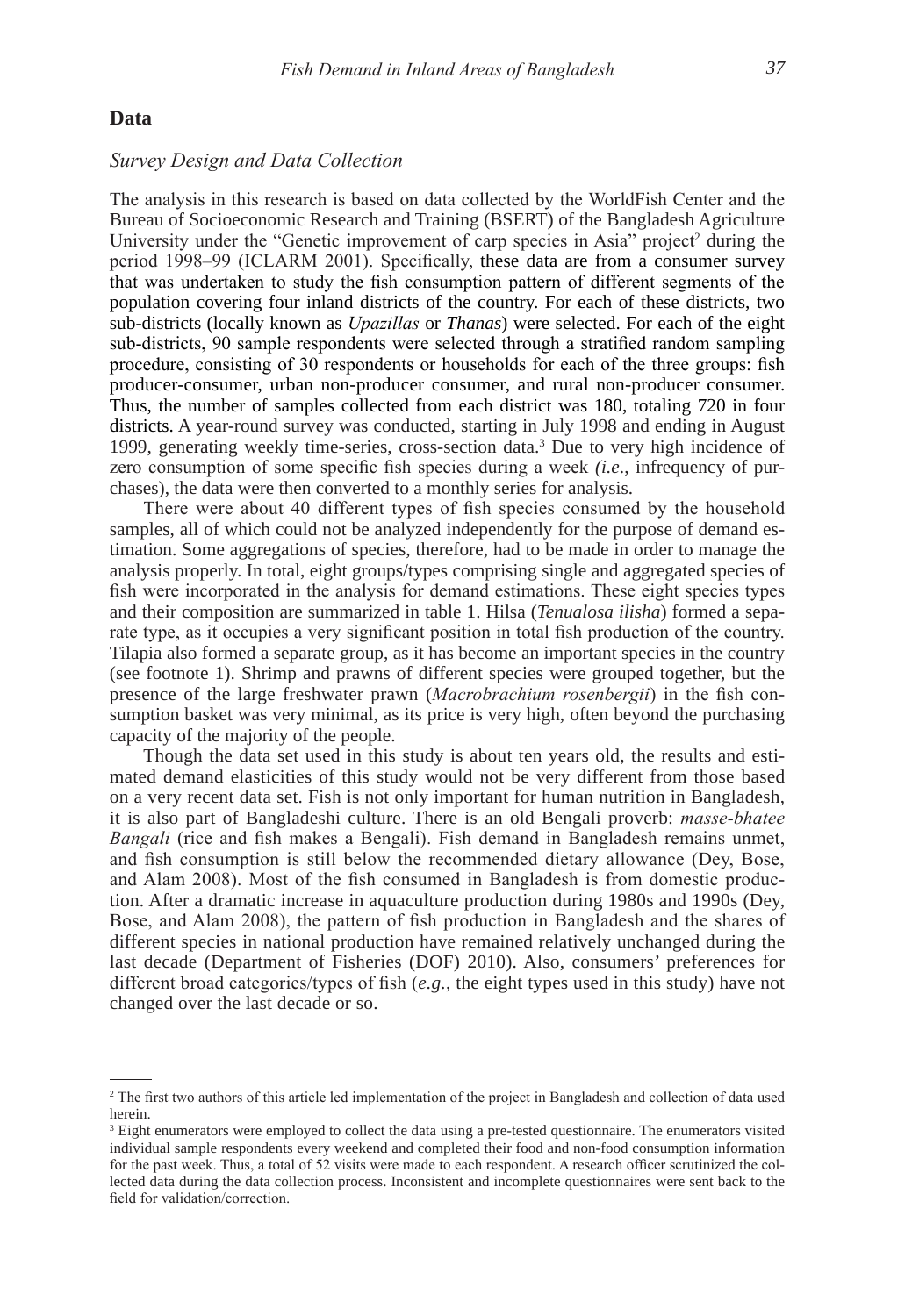| Species Group       | Species Composition<br>English/Local Name (scientific name)                                                                                                                                                                                | Weighted Average Price<br>$(Taka/kg)^*$ |
|---------------------|--------------------------------------------------------------------------------------------------------------------------------------------------------------------------------------------------------------------------------------------|-----------------------------------------|
| Indian major carp   | Rohu (Labeo rohita)<br>Mrigal (Cirrhinus cirrhosus)<br>Catla (Catla catla)<br>Kalibaus (Labeo calabasu)                                                                                                                                    | 54.38                                   |
| Exotic carp         | Silver carp ( <i>Hypophthalmichthys molitrix</i> )<br>Grass carp (Ctenopharyngodon idella)<br>Mirror carp (Cyprinus carpio var. specularis)<br>Common carp (Cyprinus carpio)<br>Sarpunti (Puntius sarana)                                  | 40.24                                   |
| Hilsa               | Hilsa (Tenualosa ilisha)                                                                                                                                                                                                                   | 64.74                                   |
| Assorted small fish | Punti (Puntius spp.)<br>Tengra (Mystus spp.)<br>Mola (Amblypharyngodon mola)<br>Batashi (Pseudeutropius atherinoides)<br>Chanda (Chanda spp.)<br>Lati/taki (Channa panctatus)<br>Gonchoi (Mastacembelus pancalus)<br>Khalisa (Colisa spp.) | 31.28                                   |
| High-valued fish    | Pangus ( <i>Pangasius pangasius</i> )<br>Boal (Wallago attu)<br>Chital (Notopterus chitala)<br>Aior ( <i>Mystus aor</i> or <i>Aorichthys aor</i> )                                                                                         | 83.60                                   |
| Tilapia             | Tilapia (Oreochromis niloticus)                                                                                                                                                                                                            | 43.18                                   |
| Shrimp and prawn    | Prawns and shrimp of different species                                                                                                                                                                                                     | 80.56                                   |
| Live fish           | Shingi ( <i>Hetropneustes fossilis</i> )<br>Magur (Clarias batrachus)<br>Koi (Anabus testudineus)<br>Sol (Channa spp.)                                                                                                                     | 65.41                                   |

**Table 1** Species Groups, Composition, and Weighted Average Price

\* 1999 Exchange Rate: 1 US\$ = 49 Taka (Bangladeshi currency).

# *Data Overview: Fish Consumption Patterns in Bangladesh*

The present study estimated per capita fish consumption to be 22.2 kg/year, which is higher than the national average (table 2). In Bangladesh, as in many developing countries, official national statistics on per capita fish consumption are commonly based on the total availability of commercial fish in the country and do not include the consumption of many small and non-commercial fish species obtained from artisanal and subsistence fisheries. It is generally assumed that actual per capita fish consumption is higher than the national average reported in official databases (Ahmed, Tana, and Thouk 1996; FAO 1999, 2002; Welcome 2001; Dey *et al*. 2005). The national average fish consumption in Bangladesh, as reported by FAO and other official databases (*e.g*., data published by BBS and DOF), also fails to include the consumption of fish unofficially imported from neigh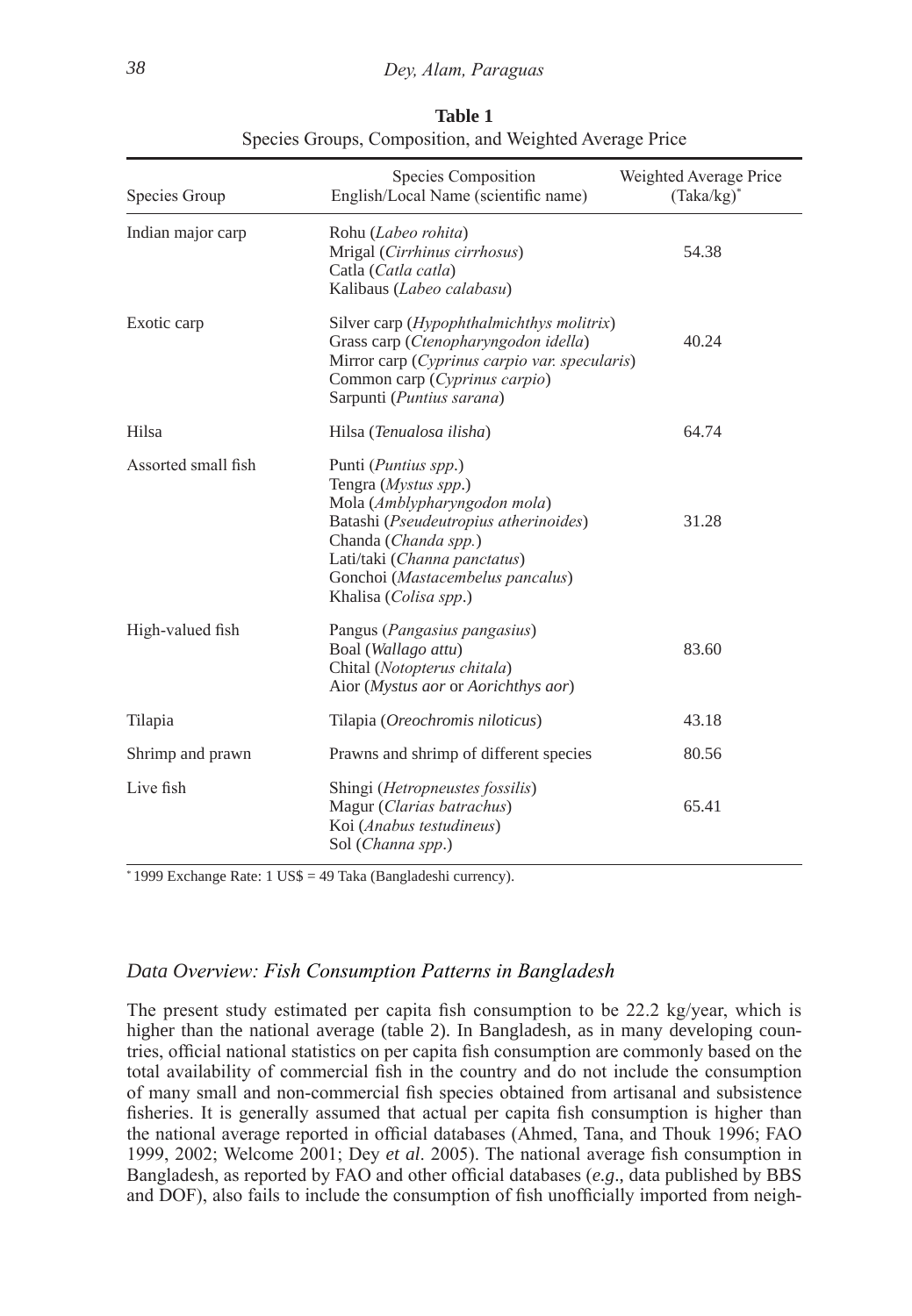bouring countries. The estimated per capita consumption reported in this article (22.2 kg/ capita/year) is probably representative of the actual situation in the country.4

|                                                                                             |                                      |                                      |                                      | Fish Consumption and Expenditure     |                                      |                                      |                                      |                                      |                                      |
|---------------------------------------------------------------------------------------------|--------------------------------------|--------------------------------------|--------------------------------------|--------------------------------------|--------------------------------------|--------------------------------------|--------------------------------------|--------------------------------------|--------------------------------------|
| Group                                                                                       | Indian<br>Carp                       | Exotic<br>Carp                       | Hilsa                                | Assorted<br>Small<br>Fish            | Live<br>Fish                         | Tilapia                              | Shrimp<br>and<br>Prawn               | High-<br>Valued<br>Fish              | All<br>Species                       |
| Monthly consumption by income groups (kg)                                                   |                                      |                                      |                                      |                                      |                                      |                                      |                                      |                                      |                                      |
| Quartile 1<br><b>Ouartile II</b><br><b>Ouartile III</b><br>Quartile IV<br>All groups        | 0.23<br>0.34<br>0.43<br>0.63<br>0.40 | 0.25<br>0.33<br>0.38<br>0.57<br>0.38 | 0.09<br>0.14<br>0.16<br>0.25<br>0.16 | 0.36<br>0.51<br>0.56<br>0.71<br>0.54 | 0.06<br>0.12<br>0.15<br>0.24<br>0.14 | 0.05<br>0.06<br>0.08<br>0.18<br>0.09 | 0.05<br>0.07<br>0.06<br>0.10<br>0.08 | 0.02<br>0.05<br>0.07<br>0.11<br>0.06 | 1.10<br>1.61<br>1.89<br>2.80<br>1.85 |
| Monthly consumption by consumer groups (kg)                                                 |                                      |                                      |                                      |                                      |                                      |                                      |                                      |                                      |                                      |
| Producer<br>consumer                                                                        | 0.42                                 | 0.39                                 | 0.16                                 | 0.57                                 | 0.14                                 | 0.09                                 | 0.07                                 | 0.05                                 | 1.92                                 |
| Rural<br>consumer                                                                           | 0.35                                 | 0.35                                 | 0.15                                 | 0.49                                 | 0.13                                 | 0.09                                 | 0.08                                 | 0.05                                 | 1.69                                 |
| Urban<br>consumer                                                                           | 0.44                                 | 0.40                                 | 0.16                                 | 0.55                                 | 0.14                                 | 0.10                                 | 0.08                                 | 0.07                                 | 1.96                                 |
| All groups                                                                                  | 0.40                                 | 0.38                                 | 0.16                                 | 0.54                                 | 0.14                                 | 0.09                                 | 0.08                                 | 0.06                                 | 1.85                                 |
| Monthly fish expenditure share (percent of income spent on fish consumption)                |                                      |                                      |                                      |                                      |                                      |                                      |                                      |                                      |                                      |
| <b>Ouartile 1</b><br><b>Ouartile II</b><br><b>Ouartile III</b><br>Quartile IV<br>All groups | 0.22<br>0.23<br>0.25<br>0.24<br>0.24 | 0.20<br>0.19<br>0.19<br>0.19<br>0.19 | 0.09<br>0.10<br>0.09<br>0.10<br>0.10 | 0.27<br>0.23<br>0.21<br>0.20<br>0.23 | 0.03<br>0.05<br>0.05<br>0.05<br>0.04 | 0.05<br>0.04<br>0.05<br>0.07<br>0.05 | 0.06<br>0.07<br>0.05<br>0.06<br>0.06 | 0.09<br>0.10<br>0.10<br>0.10<br>0.09 | 1.00<br>1.00<br>1.00<br>1.00<br>1.00 |
| Per capita<br>per annum<br>(kg)                                                             | 4.80<br>(22.0)                       | 4.56<br>(21.0)                       | 1.92<br>(9.0)                        | 6.48<br>(29.0)                       | 1.68<br>(7.5)                        | 1.08<br>(4.6)                        | 0.96<br>(4.0)                        | 0.72<br>(3.5)                        | 22.20<br>(100.0)                     |

**Table 2** Consumption Pattern of Fish in Different Income and Consumer Groups

Note: Figures in parentheses indicate percent share of total fish consumption.

Fish consumption in Bangladesh varies across different income groups (table 2). For example, the monthly consumption of the bottom income quartile is only 1.10 kg/capita, which is less than half that of the highest quartile group. Fish consumption also varies

<sup>4</sup> Other micro-level surveys of fish consumption recently conducted in Bangladesh report much higher per capita fish consumption, at about 31 kg/capita/year (Thompson, Sultana, and Firoz Khan 2004; Sultana and Thompson 2000).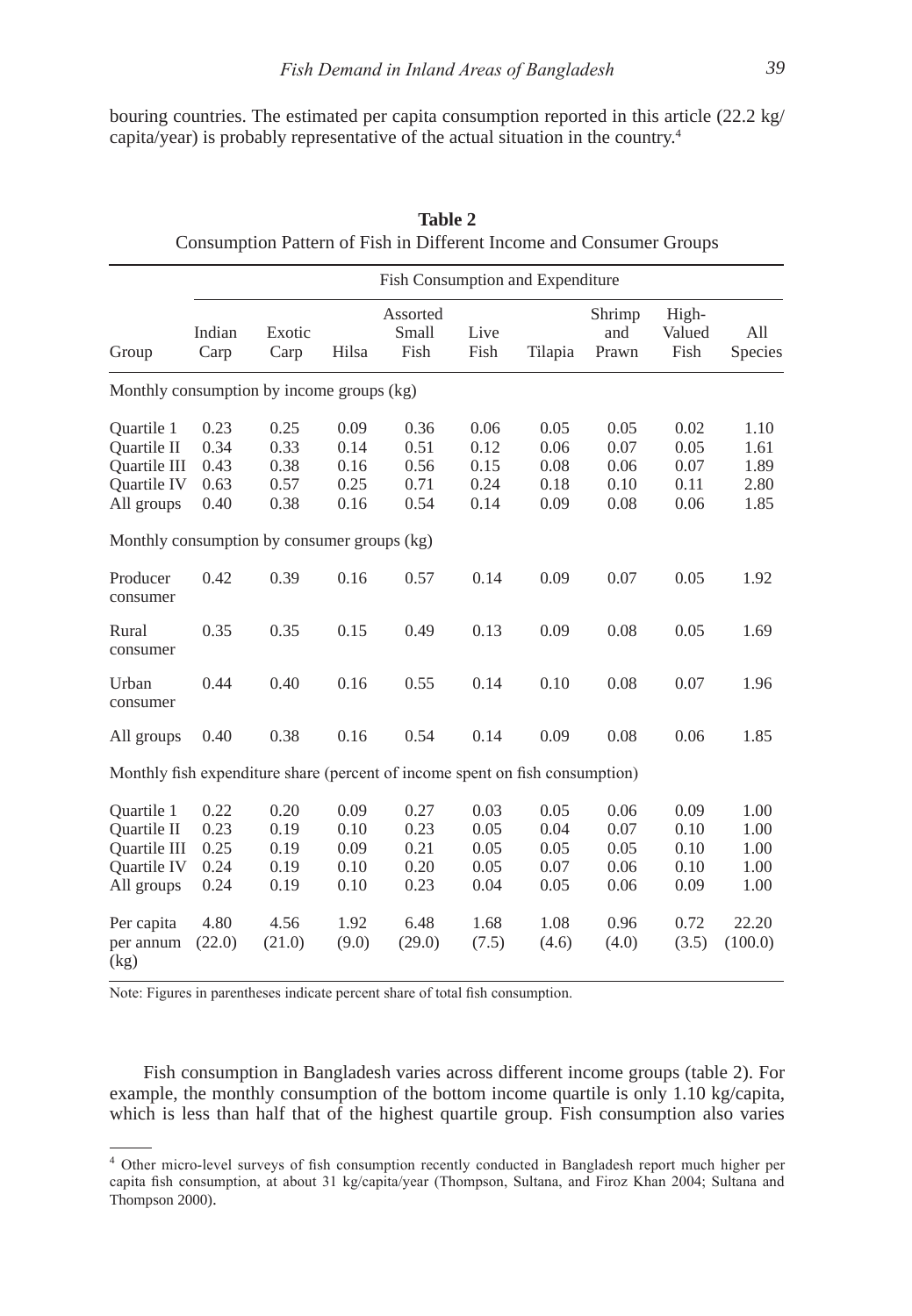across different types of consumers. Urban consumers appear to have the highest fish consumption (1.96 kg/capita/month), followed by producer consumers (1.92 kg/capita/ month) and rural consumers (1.69 kg/capita/month). As for specific species, the highest consumption is of assorted small fish, accounting for 29% of the total fish consumption. This is followed by Indian carp (22%) and exotic carp (21%). The shares of other species are: 9% for hilsa, 7.6% for live fish, 4.7% for tilapia, 4% for shrimp and prawn, and 3.5% for high-valued species.

 Fish expenditure by type also varies across income groups. While the high-income groups spend more on Indian carp (24 to 25% of their total fish expenditure), assorted small fish constitutes the highest fish spending among the low-income group (27%). In general, Indian carp and assorted small species constitute 24 and 23% of the total fish expenditure, respectively. This is closely followed by exotic carp, which accounts for 19% of the total fish expenditure. These three species together comprise two-thirds of total fish expenditures. This appears to be quite consistent with reality. The shares of other species ranged between 4 and 10%.

There is a seasonality pattern of per capita fish consumption, which is in inverse relation to the weighted average price of fish. This relationship and patterns could be attributable to the seasonality of fish supply. During the first quarter of the year (January– March), open waters like rivers, canals, and beels dry up, and the fish catch from open water increases, as does fish availability in markets. During the third quarter (July–September), cultured fish attain marketable size and the market supply increases.

 Except for shrimp and prawn, all species similarly follow the seasonal pattern (figure 1). The assorted small fish, which are mostly from freshwater capture fisheries, seem to be the major driving factor for this seasonality pattern, followed by cultured Indian carp and exotic carp.



**Figure 1.** Seasonality of Fish Consumption by Species Group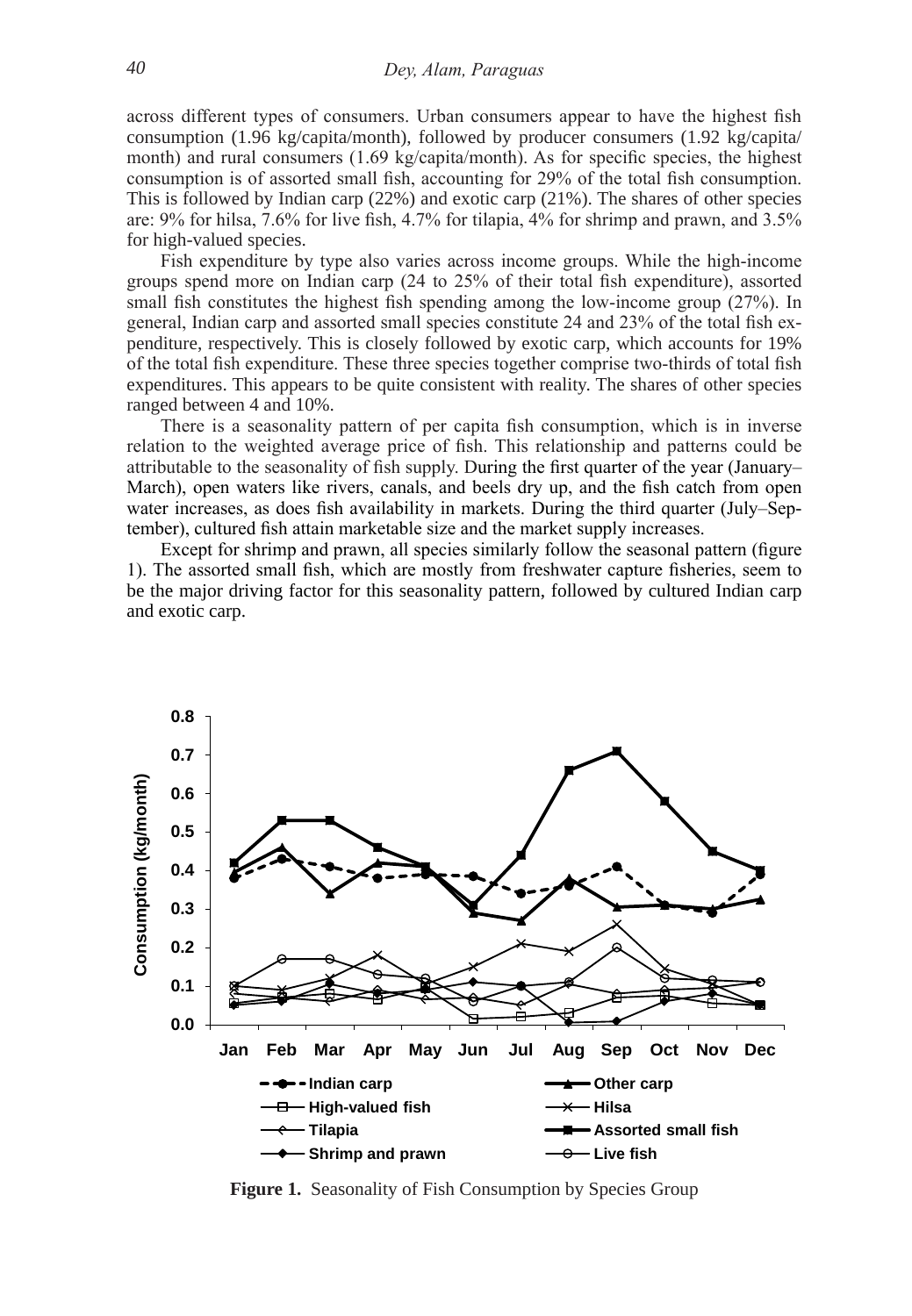#### **Methodology**

#### *Analytical Framework*

We used a multistage budgeting framework which extends the idea of an exhaustive expenditure system to different levels or stages. This framework addresses a common problem in empirical estimation of system demand models requiring a sizeable number of equations, given the wide variety of consumption goods jointly purchased by households (Blundell, Pashardes, and Weber 1993; Fan, Wailes, and Cramer 1995). Specifically, a full demand system containing all consumer goods warrants a huge number of own- and cross-price parameters that are impractical to estimate under the constraint of limited data. one solution is to estimate the model in stages, whereby expenditures on goods belonging to broad food categories are incorporated in the model by estimating them sequentially.

 We applied a three-stage budgeting approach that estimated food and fish expenditure functions in the first and second stages, respectively. In the third stage, a system of demand equations for fish by species type was estimated using a quadratic extension of the AIDS (QUAIDS) model, which has recently proved popular (Blundell, Pashardes, and Weber 1993; Garcia, Dey, and Navarez 2005). The quadratic nature of the QUAIDS model captures the non-linearity in consumption behavior of households for goods. At the same time, it relaxes the restriction imposed by linear demand functions regarding the allocation of marginal expenditures among commodities, assuming them to be the same in rich and poor households (Beach and Holt 2001). Such assumptions limit the classification of goods into either necessities or luxuries and deny the possibility that some goods may be luxuries at a low-income level and necessities at a higher income level (Garcia, Dey, and Navarez 2005).

A schematic diagram depicting the three stage-budgeting framework for eight species groups in Bangladesh is displayed in figure 2. In the first stage, the households are assumed to make decisions on how much of the predetermined income is to be allocated for food expenditure. Food expenditure is considered to involve a function of income, prices of food and non-food items, household characteristics (such as family size), and a set of dummy variables [time (months), districts, and urban/rural divide]. In the second stage, each household allocates a portion of the food expenditure for fish consumption, the amount of which is assumed to be dependent on prices of different food items (e.g., fish, cereal, meat, chicken, eggs, milk, vegetables, spices, pulses, oil) and other dummy variables as specified in the first stage. Finally, the expenditures for different types of fish are estimated in the third stage, using the prices of different types of fish, per capita fish expenditures, and dummy variables as mentioned earlier.

 It is likely to have zero consumption of specific fish categories, which may be due to any of the three broad factors: *i)* variations in preference across samples (households may simply not consume some species); *ii)* infrequent purchasing; and *iii)* misreporting (Keen 1986). In addition, due to the seasonal variability, the supply of a particular fish may not be available in the market; therefore, certain species may not be consumed. Various models for dealing with zero observation problems have been proposed by Deaton and Irish (1984); Keen (1986); Blundell and Meghir (1987); Heien and Wessells (1990).

 We used the approach applied by Heien and Wessells (1990) to deal with zero observations in the sample, as this is especially related to the AIDS model function. our particular application involves a special case of the censored simultaneous equation model in which the dependent variables are censored by a sub-set of unobservable latent variables. The dependent variables, which are budget shares of the species of fish, are either zero or some positive amount for each household. Those shares of zero values are censored by an unobservable latent variable that induces the decision not to purchase that particular item during the survey period. The decision to buy or not to buy can be indicated by a binary indicator variable, which is a function of the latent variables and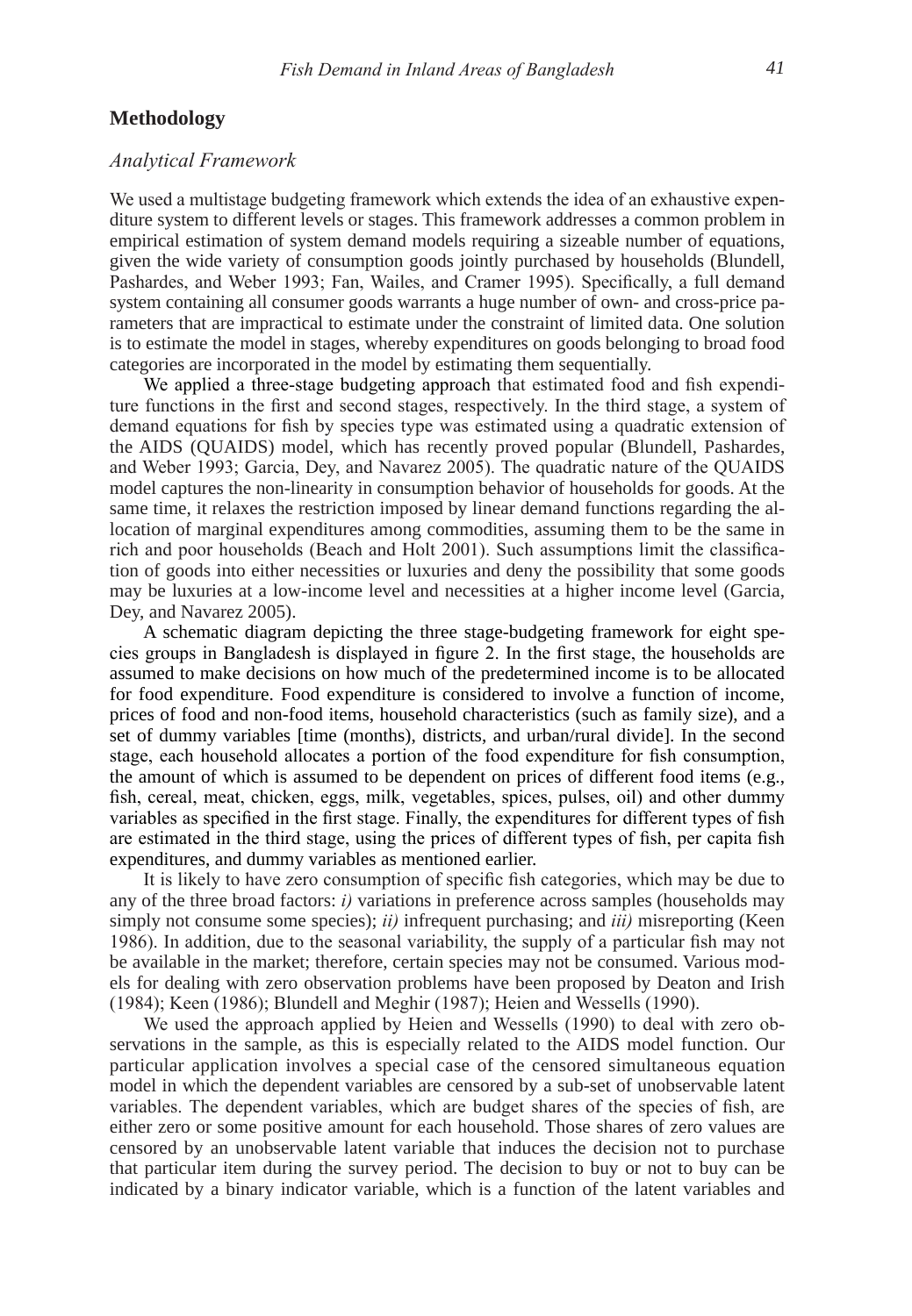is estimated using the Probit model (lee 1978). The assumptions underlying this model (and its proof) are that: *i)* the individual observations are independently and identically distributed and *ii)* the error terms are approximately normal with zero mean and a finite variance-covariance matrix that is constant over all observations.



\* other food items are included in the empirical analysis.



# *Empirical Model: Overview*

Existing literature indicates that previous studies have different model specifications (Asche, Bjørndal, and Gordon 2007; Gallet 2009). It is important to note that analysis of fish demand is an empirical exercise, and each study must be based on a model that is appropriate for the specific market in a particular time period. Given the fish market and consumption behavior in Bangladesh, we have developed the empirical model with due consideration of three main issues: *i)* weakly separable utility functions; *ii)* non-linearity in consumption behavior (*i.e.*, quadratic income or expenditure terms); and *iii)* selection bias due to zero consumption. The empirical model used in this study for analyzing fish consumption behavior of a representative household is described in detail in the following three subsections.<sup>5</sup> For notational simplicity, we have omitted the subscript for household.

# *Empirical Model: Stage One*

Following Blundell*,* Pashardes, and Weber (1993) and Dey (2000), the functional form of food expenditure has been specified to be of the quadratic type. The econometric specification of the model is as follows (for simplicity, we omit the subscripts for unit and time):

<sup>&</sup>lt;sup>5</sup> A different empirical model might change the results. We believe, as discussed in previous sections, that this model is most appropriate for analyzing fish consumption behavior in Bangladesh.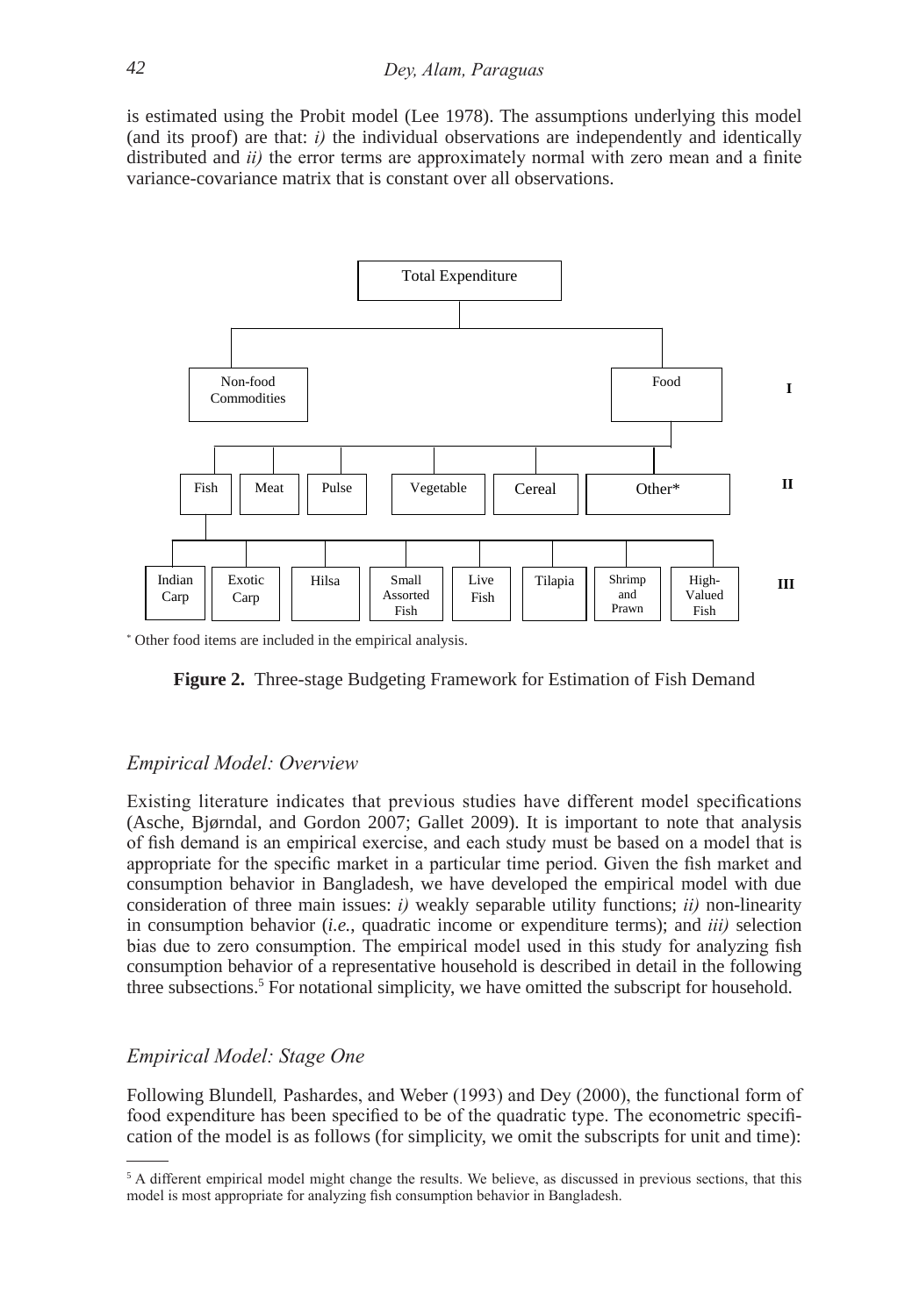$$
\ln M = \alpha_0 + \alpha_1 \ln P_f^* + \alpha_2 \ln I + \alpha_3 \left(\ln I\right)^2 + \dots
$$
  
+ 
$$
\alpha_4 N F + \alpha_5 F S + \sum_{i=1}^3 \delta_i R_i + \sum_{i=1}^{11} \varphi_i T_i + \lambda C + \varepsilon,
$$
 (1)

where ln denotes natural logarithm; *M* is monthly per capita food expenditure (in Taka); *I* is monthly per capita income (in Taka); *NF* is monthly per capita non-food expenditure (in Taka); *FS* is family size (number);  $R_i$  are district dummies,  $R_1$  pertains to Jessore (*i.e.*,  $R_1 = 1$  if district = Jessore, and = 0 if otherwise),  $R_2$  pertains to Bogra, and  $R_3$  pertains to Mymensingh (Comilla is the base dummy); the  $T_i$  are the 11 monthly dummy variables (December is the base dummy); *C* denotes urbanity dummy variable, which takes a value of 1 if it is urban, and 0 if otherwise; and  $\alpha$ ,  $\delta$ ,  $\varphi$ , and  $\lambda$  are the corresponding parameters to be estimated. The ln  $P_f^*$  is the Stone Price Index (SPI) (after Stone 1953) of food computed as:

$$
\ln P_j^* = \sum_{j=1}^m w_j \ln P f d_j,
$$
 (2)

where  $w_j$  and  $Pfd_j$  are the expenditure shares and prices of commodity *j*, respectively.

*m*

The income variable (*I*) was included in the model both in linear and squared forms. The quadratic income term  $(\ln I)^2$  aims to capture the possible non-linearity in food consumption behavior of households with respect to income. Due to data constraints, per capita expenditure for non-food commodities was used as a proxy variable for the price index of non-food commodities (*PNF*). This proxy variable takes into account the 'income effect' of the changes in *PNF*. Given that food expenditure is more important than non-food expenditure in Bangladesh and that there has been no dramatic movement of non-food prices in the county, we further assume that the 'substitution effect' between food and non-food commodities is negligible.<sup>6</sup> The food expenditure equation (1) has been estimated according to the Ordinary Least Square (OLS) method, imposing homogeneity of degree zero in prices and income restriction as:

$$
\frac{\partial \ln M}{\partial \ln P_f^*} + \frac{\partial \ln M}{\partial \ln I} = \alpha_1 + \alpha_2 + 2\alpha_3 \ln I + \alpha_4 = 0.
$$
 (3)

#### *Empirical Model: Stage Two*

In the second stage, households are assumed to make decisions on aggregate fish expenditure conditional on prices of fish, other food and non-food items, per capita food expenditure, and the set of dummy variables as defined earlier. The model for the fish (aggregated) expenditure function is expressed as:

<sup>&</sup>lt;sup>6</sup> This assumption does not allow us to analyze the distributional impact of the changes in non-food prices, which is not the focus of this article.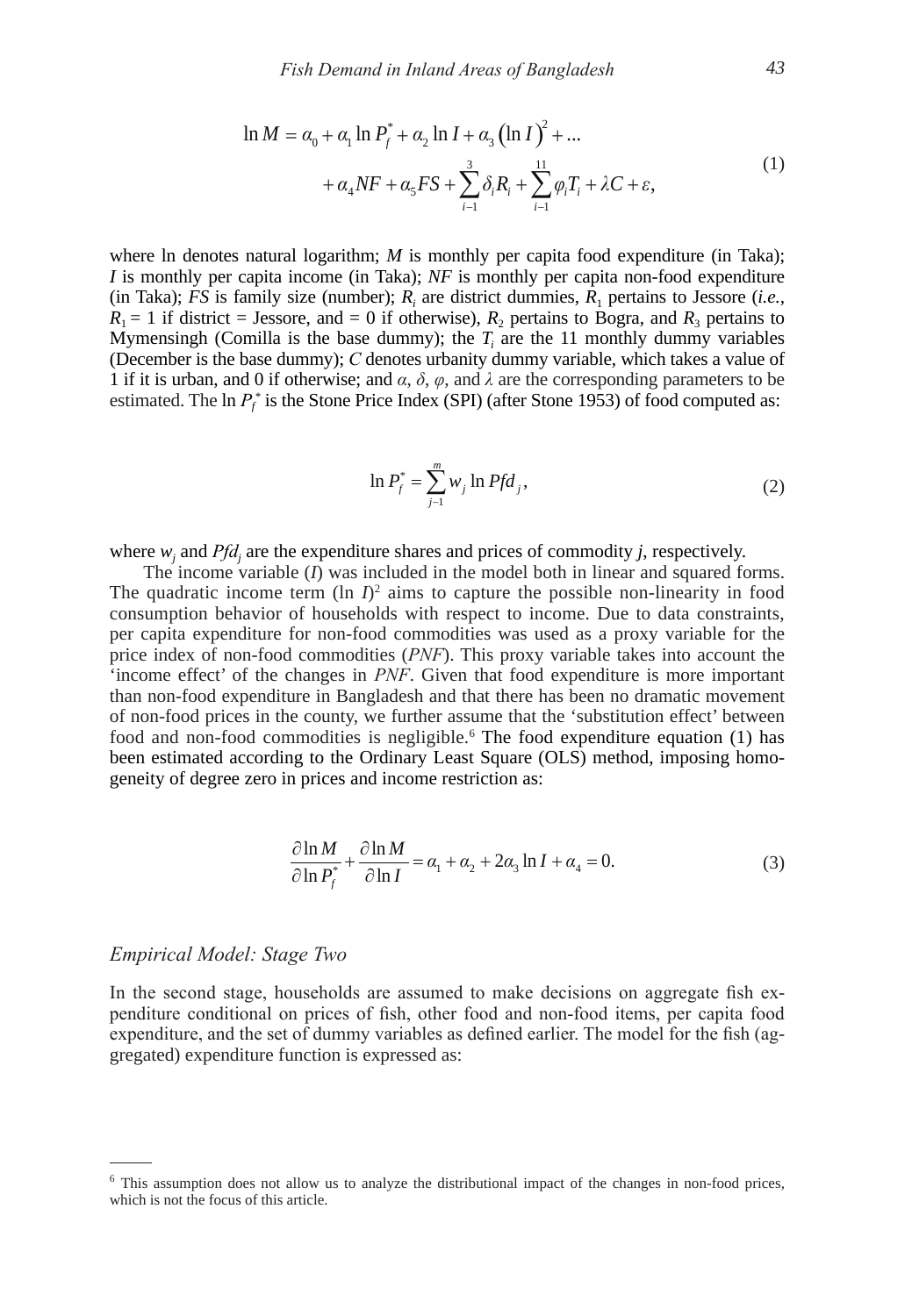$$
\ln F = \theta_0 + \sum_{i=1}^{k} \beta_i \ln P f d_i + \theta_1 \ln M^* + \theta_2 \left( \ln M^* \right)^2 + \dots + \sum_{i=1}^{3} \delta_i R_i + \sum_{i=1}^{11} \varphi_i T_i + \lambda C + \varepsilon,
$$
\n(4)

where  $F$  is monthly per capita fish expenditure (in Taka);  $Pfd_i$  is the price of commodity *i* (*i.e.*, fish, rice, meat, chicken, eggs, vegetables, spices, pulses, and oils); and *M\** is the predicted monthly per capita food expenditure derived from equation (1). other variables are as defined in equation (1).

Equation (4) has also been estimated by the olS method. The homogeneity restriction was imposed as:

$$
\sum_{i=1}^{k} \frac{\partial \ln F}{\partial \ln P f d_i} + \frac{\partial \ln F}{\partial \ln M^*} = \sum_{i=1}^{k} \beta_i + \theta_1 + 2\theta_2 \ln M^* = 0.
$$
 (5)

#### *Empirical Model: Stage Three*

The third stage of the multiple budgeting framework is the decision of the households for allocation of fish expenditure on fish species *i*, conditional on the prices of all fish species/group under consideration, predicted per capita fish expenditure obtained from equation (4) normalized by the SPI of fish and the dummy variables for time (months), regions (districts), and consumer types.

We have instrumented the food expenditure term  $(M^*)$  in stage two and the fish expenditure term ( $F^*$ ) in stage three by using their predicted values to resolve any measurement error problem related to fish consumption. Several authors including Blundell, Pashardes, and Weber (1993), Dey (2000), and Garcia, Dey, and Navarez (2005) have used the instrumental variable technique to remove the measurement error problem.

The estimation procedure for stage three of the model takes into account correction for the sample selection bias created by the presence of zero consumption of certain fish types in the data set. Following Dey (2000) and Garcia, Dey, and Navarez (2005), a Heckman two-step procedure was employed, where the Inverse Mill's Ratio (IMR) for the various fish types are first estimated and then incorporated in the estimation of the QUAIDS model. In the first step, a Probit regression is estimated, which determines the probability that a given household will consume the species in question. The decision to consume is modeled as a dichotomous choice problem (*e.g.*,  $Y_i = 1$  if the *i*<sup>th</sup> fish type is consumed; otherwise  $Y_i = 0$ ;  $i =$  Indian carp, exotic carp, hilsa, assorted small fish, live fish, tilapia, shrimp and prawn, and high-valued species). Thus, for the *i*<sup>th</sup> fish type, the probability that a given household will consume  $P[Y_i = 1]$  is modeled as (the subscript for household is omitted for simplicity):

$$
P[Y_i = 1] = f(P, F^*, R, T, C),
$$
\n(6)

where  $P$  is a vector of prices of the different fish species/group including the  $i<sup>th</sup>$  fish types; *F*\* is the predicted per capita fish expenditure obtained from equation (4); and *R, T*, and *C* are vectors of dummy variables as defined earlier. This probability is then used to com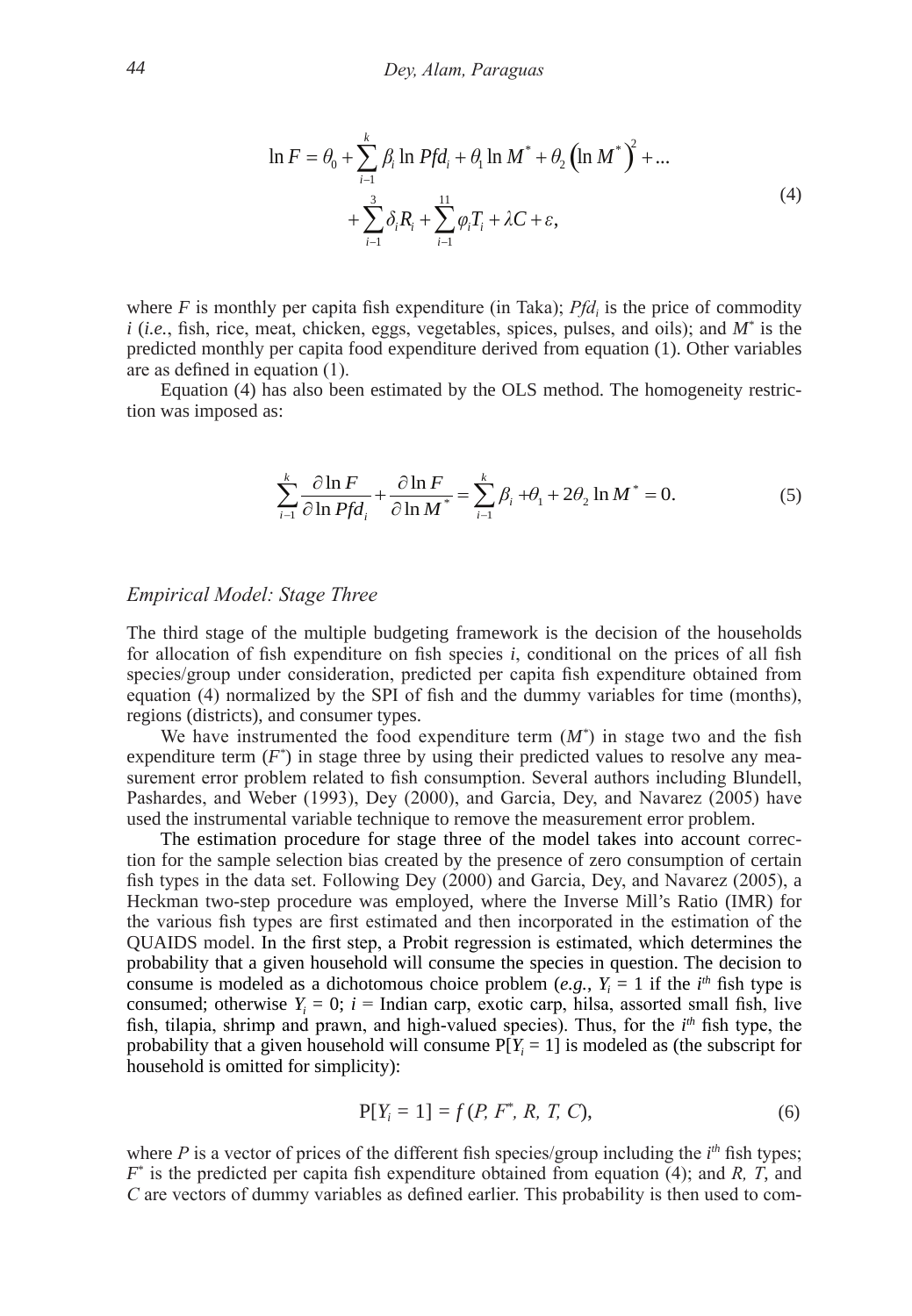pute the IMR for each household. The IMR incorporates the censoring of latent variables in the second step estimation of the demand relations.

The IMR is defined as:

$$
\text{For } Y_i = 1 \qquad \text{IMR}_i = \phi \left( \mathbf{P}[Y_i = 1] \right) / \psi \left( \mathbf{P}[Y_i = 1] \right) \tag{7}
$$

For 
$$
Y_i = 0
$$
  $IMR_i = \phi (\text{P}[Y_i = 1]) / (1 - \psi (\text{P}[Y_i = 1]))$ , (8)

where  $\phi$  and  $\psi$  are density and cumulative probability functions, respectively.<br>In the second sub-step, share equations are then specified as a quadratic

 In the second sub-step, share equations are then specified as a quadratic extension of the AIDS or QUAIDS model with the *IMR*s included as instrumental variables:

$$
w_{i} = \tau_{i0} + \sum_{j=1}^{k} \mu_{ij} \ln P_{j} + v_{i1} \ln (F^{*}/P^{*}) + v_{i2} \ln [(F^{*}/P^{*})]^{2} + ...
$$
  
+ 
$$
\sum_{j=1}^{3} \delta_{ij} R_{j} + \sum_{j=1}^{11} \varphi_{ij} T_{j} + \lambda_{i} C + \pi_{i} I M R_{i} + \varepsilon_{i},
$$
 (9)

where  $w_i$  are expenditure shares of the fish types *i*. The vector of prices  $(P_j)$  consists of the Stone-Lewbel (SL) cross-section prices<sup>7</sup> for the eight fresh fish species categories that are included in the study, namely: Indian carp, other carp, hilsa, tilapia, shrimp, assorted small fish, and other high-valued fishes.  $P^*$  is the SPI of fish, and  $F^*/P^*$  is the deflated predicted fish expenditure from the second stage, which is included in the model in linear and squared forms. The  $\tau$ ,  $\mu$ ,  $\nu$ ,  $\delta$ ,  $\varphi$ ,  $\lambda$ , and  $\pi$  are parameters to be estimated; the remaining variables are as defined earlier.

 As expected, many of the 40 fish species considered in this article are substitutes. We tried to group these species into 6 to 10 categories and checked multicollinearity among the prices of the different species categories. We found that the eight fish categories described above are consistent with consumer behavior in Bangladesh and that multicollinearities between the different species categories are not significant. Given that the SL cross-section prices use varying weights across the population, they reduce the multicollinearity between the prices of different species categories.

The SPI allows the empirical approximation of the non-linear AIDS model to be linearly estimated. However, a number of papers (*e.g.*, Moschini 1995; Asche and Wessells 1997) have indicated that application of the Stone index introduces measurement errors, as it is not invariant to changes in units of measurement. Asche and Wessells (1997) suggested normalization of prices to 1.0 as a solution to this problem, but this approach holds only at a particular point. Given that our aim is to use QUAIDS to estimate elasticities for different economic groups in a particular country, it may not be problematic to use Stone's price index for our data set.

As in equation (5), the homogeneity conditions are imposed on the share equations. The homogeneity of degree zero in prices implies that consumers do not suffer from money illusion; they react to real, not nominal prices. Also, since the functions defined in equation (9) are systems of share equations, restrictions across equations (*i.e.*, the symmetry and adding-up) are also imposed. The symmetry restriction implies that the effect of a change in the price of fish type *i* on demand for fish type *j* is the same as the effect of

<sup>7</sup> Readers are referred to Hoderlein and Mihaleva (2008) for the details of Stone-lewbel (Sl) cross section prices. Following lewbel (1989), who elaborates on an older idea, Stone, Holderlein, and Mihaleya (2008) have constructed SL cross-section prices exploring individual specific variation in the composition of the bundles of goods.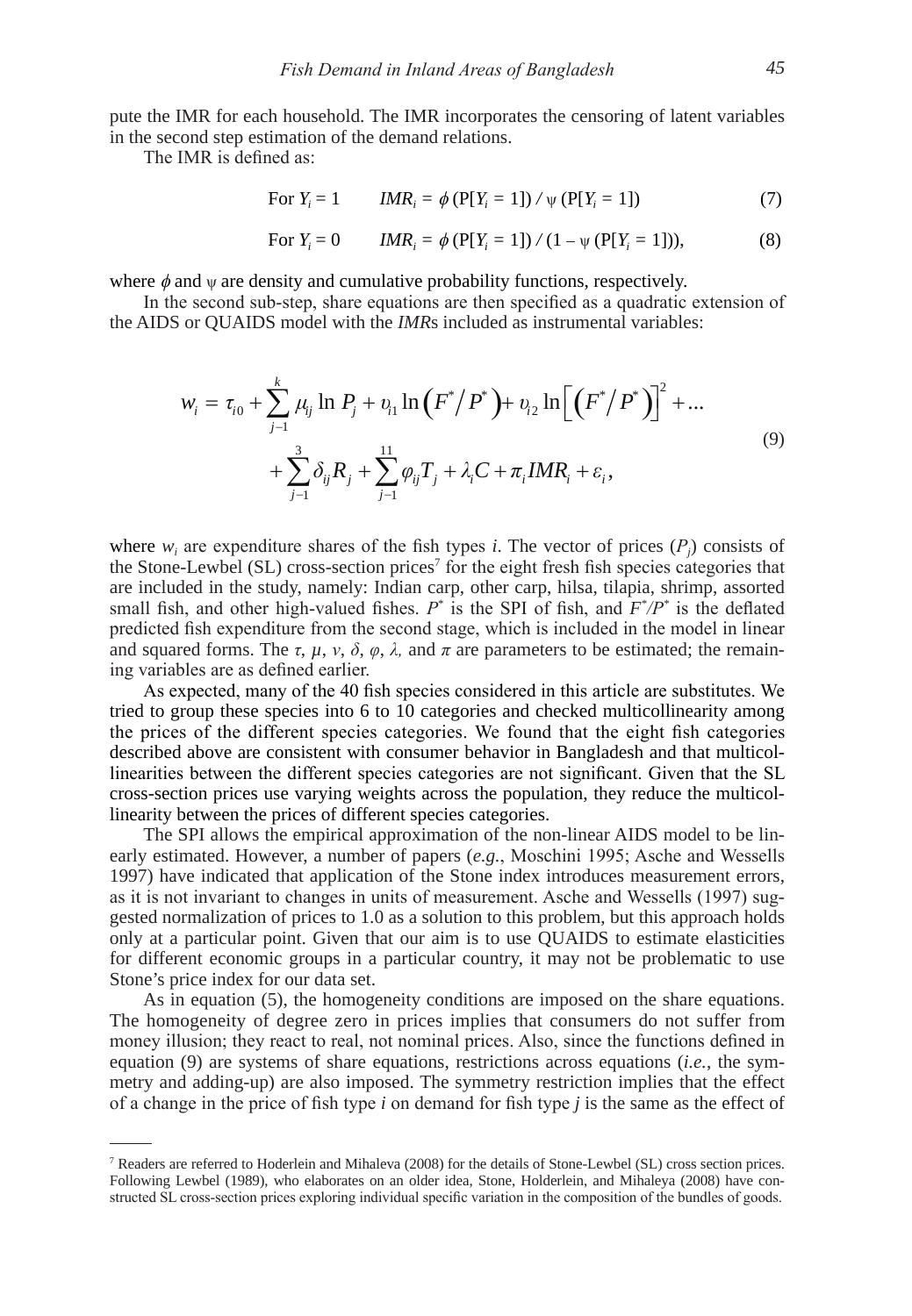a change in the price of fish type *j* on the demand for fish type *i* (*i.e.*,  $\mu_{ij} = \mu_{ji}$ ). Owing to the quadratic nature of the demand functions, the symmetry restriction also requires that the ratio of the coefficients income  $(v_{i1})$  and its squared term  $(v_{i2})$  must all be equal to a constant (say  $\bar{\omega}$ ) for all *i* (*i.e.*,  $v_{ii}/v_{i2} = \bar{\omega}$ ). The homogeneity and symmetry restrictions are shown in equations 10a and 10b below:

Homogeneity: 
$$
\sum_{j=1}^{n} \mu_{ij} = 0,
$$
 (10a)

Symmetry: 
$$
\mu_{ij} = \mu_{ji}
$$
,  $\nu_{11} / \nu_{12} = \nu_{21} / \nu_{22} = ... = \nu_{n1} / \nu_{n2} = \varpi$ . (10b)

The adding-up restriction requires that the sum of the constants (*τ*s) across equations (1) sums to unity, while the sum of the other parameters across equations is zero. The adding-up conditions imply a singular variance-covariance matrix for the disturbances if all the  $k = 8$  demand equations are estimated jointly. The normal procedure is to delete one of the equations, since the parameters of that relation can be computed residually from the others by virtue of the formula of the adding-up restriction. The estimates are invariant to which good (species) is dropped. Hence, the equation for the live fish was arbitrarily dropped and the share equations were estimated by means of the Iterative Nonlinear Seemingly Unrelated regression (ITSUR) method of the SySNlIN procedure of SAS (SAS 1984).

#### *Calculation of Elasticities*

The relevant elasticities that were calculated include food expenditure elasticity with respect to income  $(\eta^y)$ , fish expenditure elasticity with respect to food expenditure  $(\eta^f)$ , fish expenditure elasticity for individual fish types (*η<sup>i</sup>* ), income elasticities of demand for an individual type of fish  $(\eta_i)$ , and compensated  $(\xi_i)$  and uncompensated  $(\xi_i)$  price elasticities. They were computed according to Dey (2000) using the following formulas:

Food expenditure elasticity with respect to income  $(\eta^y)$ :

$$
\eta^{\nu} = \frac{\partial \ln M}{\partial \ln I} = \alpha_2 + 2\alpha_3 \ln I. \tag{11}
$$

Fish expenditure elasticity with respect to food expenditure (*η<sup>f</sup>* ):

$$
\eta^f = \frac{\partial \ln F}{\partial \ln M^*} = \theta_1 + 2\theta_2 \ln M^*.
$$
 (12)

Fish expenditure elasticity for individual fish types  $(\eta_i)$ :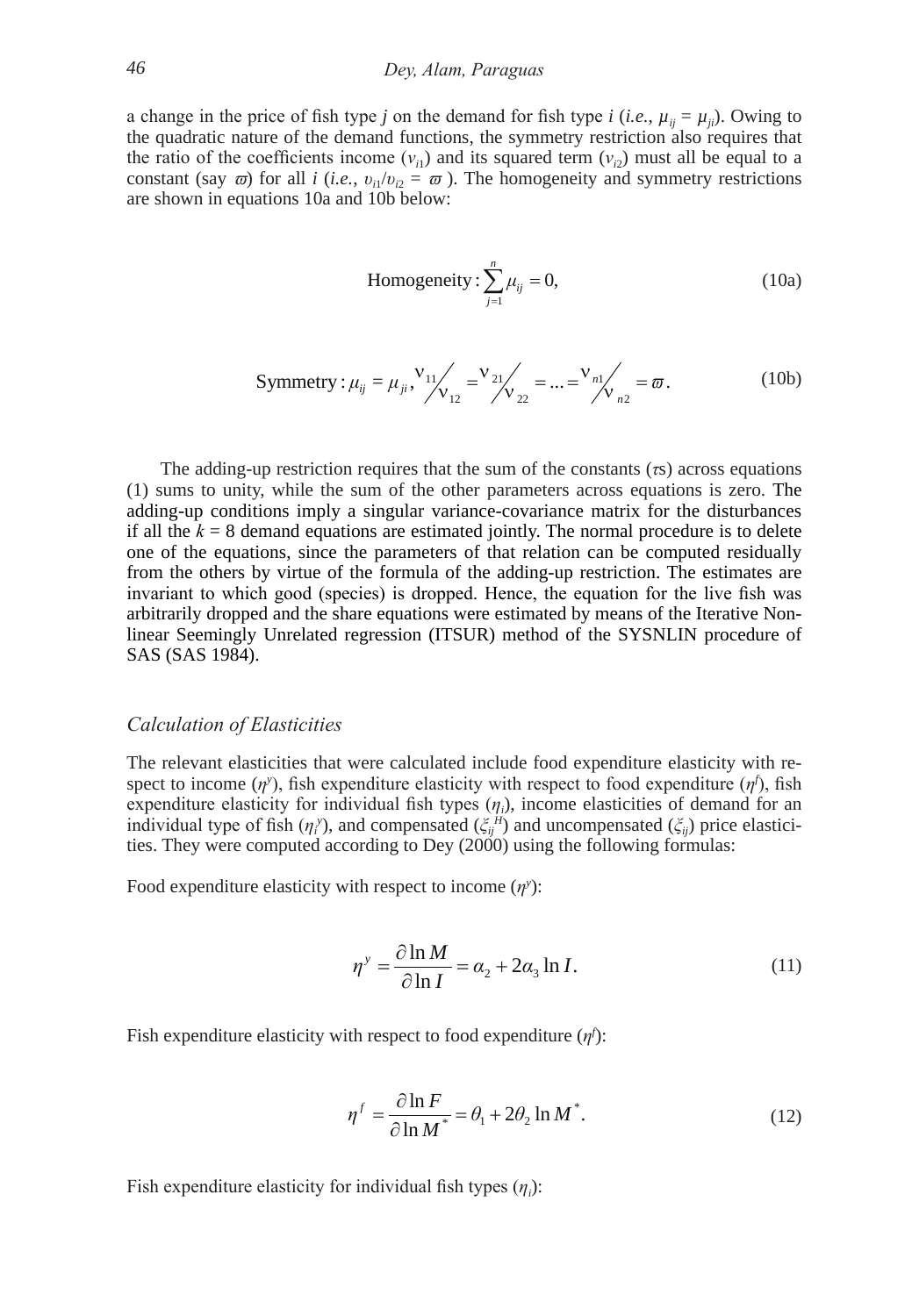$$
\eta_{i} = 1 + \left[ \frac{\left( \partial \ln w_{i} / \partial \ln F^{*} \right)}{w_{i}} \right] = 1 + \left( \frac{v_{i1} + 2v_{i2} \ln F^{*}}{w_{i}} \right).
$$
(13)

Income elasticity of demand for an individual type of fish:

$$
\eta_i^{\,\mathrm{y}} = \eta_i \cdot \eta^f \cdot \eta^{\mathrm{y}}.\tag{14}
$$

Uncompensated price elasticities:

$$
\xi_{ij} = \left[\frac{\mu_{ij}}{w_i}\right] - \left[\frac{\partial w_i}{\partial \ln F^*}\right] \left(\frac{w_j}{w_i}\right) - k_{ij},\tag{15}
$$

where  $k_{ii}$  represents Kronecker delta, which takes the value of one for own-price elasticity  $(i.e., i = j)$  and zero for cross-price elasticity  $(i.e., i \neq j)$ .

Compensated Hicksian Price elasticities:

$$
\xi_{ij}^H = \xi_{ij} + w_j \eta_i. \tag{16}
$$

#### **Results and Discussion**

# *Parameter Estimates of the Food and Fish Expenditure Equations*

The estimated parameters of the food and fish expenditure functions are presented in tables 3 and 4, respectively. All variables, with the exception of some monthly and district dummy variables, were statistically significant. In the food expenditure equation (table 3), the price index of food  $(a_1)$  turned out to be a significant variable with a negative sign, indicating that higher food prices will result in lower expenditure for food commodities (that is, the decrease in demand is higher than the increase in price). The coefficient of per capita income ( $\alpha_2$ ) and its squared term ( $\alpha_3$ ) are significantly different from zero—the former being positive and the later being negative—indicating that the response of food expenditure to income change is non-linear with respect to the budget. As the budget for food progressively increases, the respective expenditure also tends to increase. It then reaches a maximum and ultimately declines. This implicitly captures the general behavior of consumers with respect to food consumption. Consumers have a certain threshold for food consumption; that is, once the threshold is reached, no amount of increased income can induce the consumer to purchase more food. Similar findings were also reported by Garcia, Dey, and Navarez (2005). The negative sign and significance of the coefficient of household size  $(\alpha_5)$  implies that per capita food expenditure decreases with the increase of household size, *ceteris paribus*. The coefficient of the urban consumer type dummy (*λ*) is positive and statistically significant, indicating that their per capita food consumption expenditures are, on average, higher than the rural consumers, *ceteris paribus*.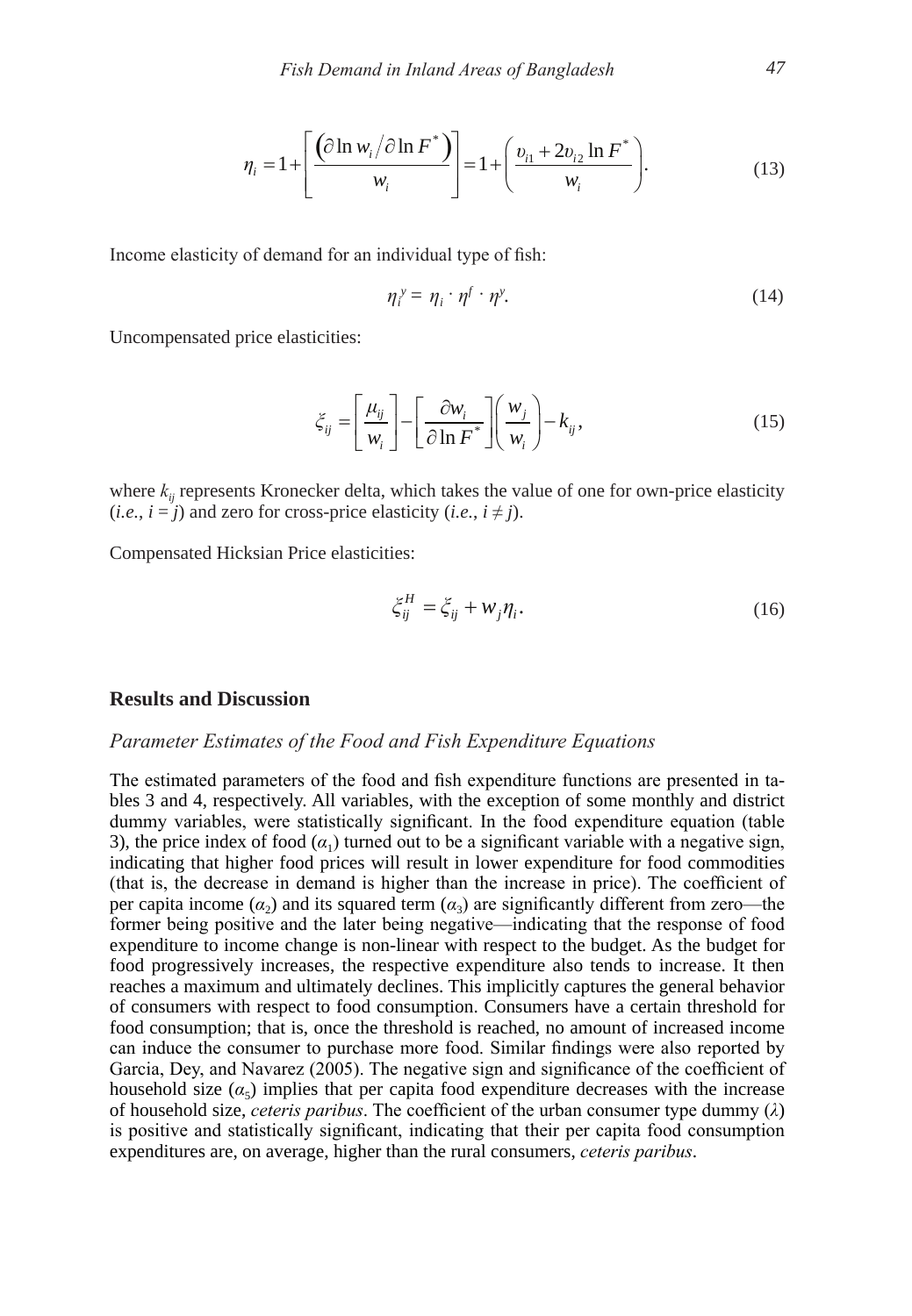| Variable                            | Estimates     | Std. Error |  |  |
|-------------------------------------|---------------|------------|--|--|
| Intercept                           | $-4.302***$   | 0.191      |  |  |
| In SPI of food                      | $-0.676***$   | 0.008      |  |  |
| In per capita income                | $3.757***$    | 0.059      |  |  |
| (ln per capita income) <sup>2</sup> | $-0.172***$   | 0.004      |  |  |
| In non-food expenditure             | $-0.804***$   | 0.010      |  |  |
| Household size                      | $-0.072***$   | 0.001      |  |  |
| Urbanity dummy                      | $0.049***$    | 0.004      |  |  |
| January                             | $0.028***$    | 0.010      |  |  |
| February                            | $0.056***$    | 0.010      |  |  |
| March                               | $0.067***$    | 0.010      |  |  |
| April                               | $0.061***$    | 0.010      |  |  |
| May                                 | $0.042***$    | 0.010      |  |  |
| June                                | $-0.061***$   | 0.010      |  |  |
| July                                | $-0.004$      | 0.010      |  |  |
| August                              | 0.006         | 0.010      |  |  |
| September                           | $-0.026***$   | 0.010      |  |  |
| October                             | $-0.028***$   | 0.010      |  |  |
| November                            | 0.004         | 0.010      |  |  |
| Bagherpara and Jhikorgacha          | 0.001         | 0.006      |  |  |
| Bogra Sadar and Sariakandi          | $0.131***$    | 0.006      |  |  |
| Trishal and Ishwarganj              | 0.001         | 0.006      |  |  |
| <b>RESTRICT</b>                     | 228.784***    | 2.981      |  |  |
| $R^2$                               | 0.75          |            |  |  |
| F-value                             | $1,346.03***$ |            |  |  |

**Table 3** Parameter Estimates of the Food Expenditure Function

Note: Per capita food expenditure is the dependent variable.

\* significant at the 1% level.

Similar to the food expenditure equation, the two coefficients, food expenditure  $(\theta_1)$ and its square term  $(\theta_2)$  in the fish expenditure function, are significantly different from zero (table 4). The significance of the square term indicates that the response of fish expenditure to total food expenditure change is non-linear. The own-price parameter  $(\beta_1)$ is positive, which is unexpected. However, this is consistent with the results obtained and reported in Dey (2000). Fish expenditure is, on average, significantly higher (12%) among urban consumers when compared to rural consumers, *ceteris paribus*. Support for this explanation is shown in table 2. The results also provide support for the existence of seasonality of fish consumption. With other variables held constant, the results show that fish consumption is, on average, significantly higher during the first and third quarters of the year, as indicated by the pattern of the magnitude and signs of the coefficients of the monthly dummy variables (*φ<sup>i</sup>* ). In particular, the highest magnitude is observed in February and September, which are the peak months (figure 1). The signs of the coefficient for June and November are negative and significant, with June having the highest absolute value. During these two months, per capita fish consumption is lower than during the base month of December (figure 1).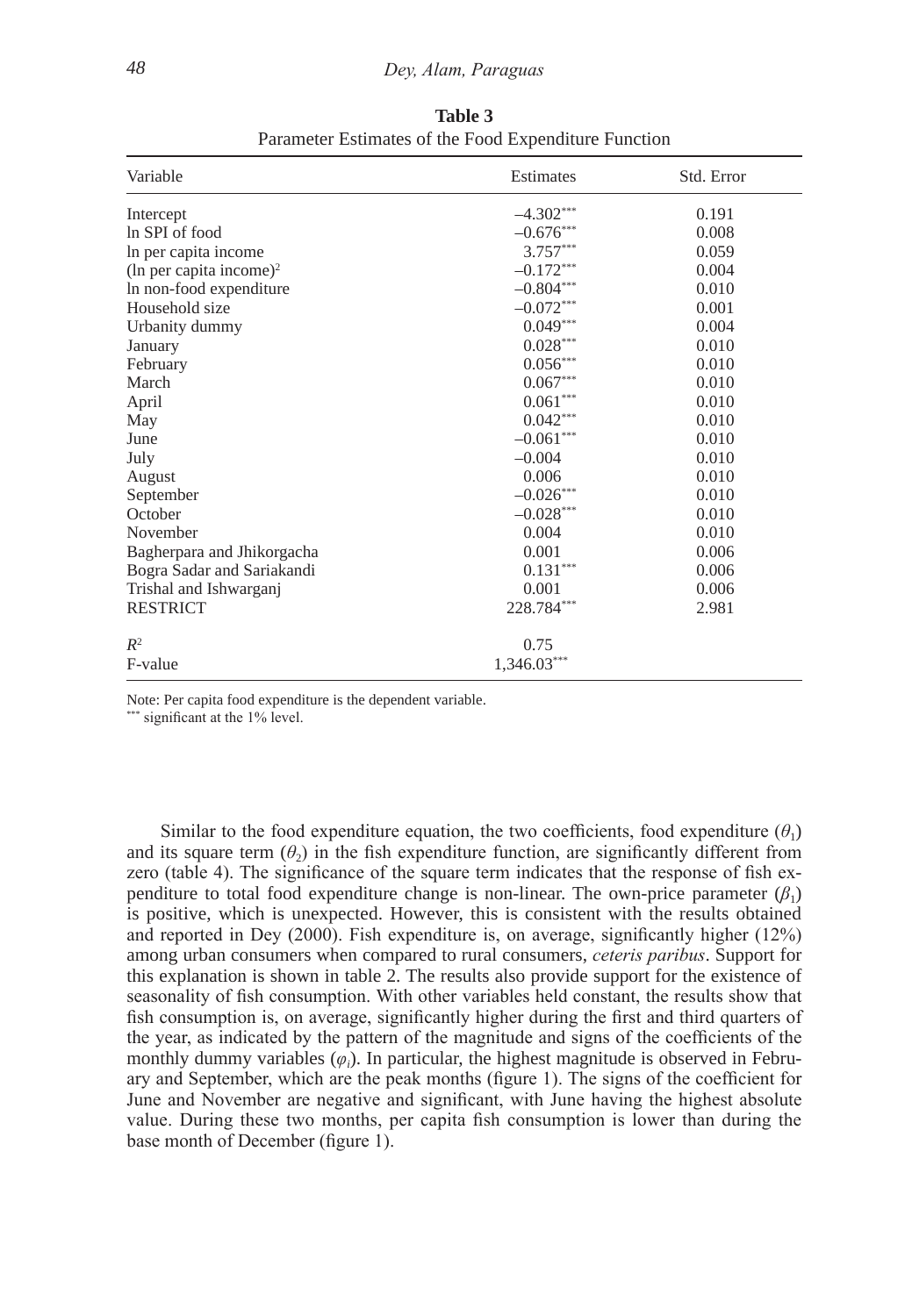| Variable                                         | Estimates   | Std. Error |
|--------------------------------------------------|-------------|------------|
| Intercept                                        | $-8.951***$ | 1.249      |
| In Price of fish                                 | $1.652***$  | 0.024      |
| In Price of cereal                               | $-0.867***$ | 0.048      |
| In Price of meat                                 | $-0.123***$ | 0.031      |
| In Price of chicken                              | $-0.549***$ | 0.062      |
| In Price of eggs                                 | $-0.300***$ | 0.035      |
| In Price of milk                                 | $-0.593***$ | 0.041      |
| In Price of vegetables                           | $-0.130***$ | 0.016      |
| In Price of spice                                | $-0.058***$ | 0.016      |
| In Price of pulse                                | $-0.176***$ | 0.022      |
| In Price of oil                                  | $0.551***$  | 0.030      |
| <sup>b</sup> In food expenditure                 | $3.957***$  | 0.418      |
| $\frac{b}{c}$ (ln food expenditure) <sup>2</sup> | $-0.282***$ | 0.035      |
| Household size                                   | $-0.117***$ | 0.005      |
| Urbanity dummy                                   | $0.115***$  | 0.011      |
| January                                          | $0.045*$    | 0.025      |
| February                                         | $0.219***$  | 0.024      |
| March                                            | $0.064**$   | 0.024      |
| April                                            | $0.103***$  | 0.024      |
| May                                              | $-0.001$    | 0.024      |
| June                                             | $-0.181$ ** | 0.025      |
| July                                             | 0.015       | 0.025      |
| August                                           | $0.199***$  | 0.025      |
| September                                        | $0.226***$  | 0.024      |
| October                                          | 0.017       | 0.025      |
| November                                         | $-0.055***$ | 0.024      |
| Bagherpara and Jhikorgacha                       | $-0.244***$ | 0.016      |
| Bogra Sadar and Sariakandi                       | $-0.363***$ | 0.019      |
| Trishal and Ishwarganj                           | $-0.400***$ | 0.013      |
| <b>RESTRICT</b>                                  | 48.713***   | 2.083      |
| $R^2$                                            | 0.58        |            |
| $F$ -value                                       | 440.55***   |            |

**Table 4** Parameter Estimates of the Fish Expenditure Function

Per capita fish expenditure is the dependent variable.

b Predicted values derived from stage one are used in estimation.

\*\*\* significant at the 1% level; \*\* significant at the 5% level; \* significant at the 10% level.

# *Parameter Estimates of the Fish Demand System of Equations*

The estimated parameters of the fish demand system are presented in table 5. The coefficients of the square terms of per capita fish expenditure  $(v_2)$  are statistically significant different from zero, supporting the non-linear nature of specific type of fish expenditure. Most of the monthly and regional dummy variable coefficients are significant. The signs of these variables vary across species groups, indicating different preferences in fish consumption patterns of the consumers across the period and locality. The IMRs were all significant for all the equations. This implies that the inclusion of this variable in the QUAIDS model to correct for sampling bias brought about by zero purchase of some households for certain fish species proved to be worthwhile.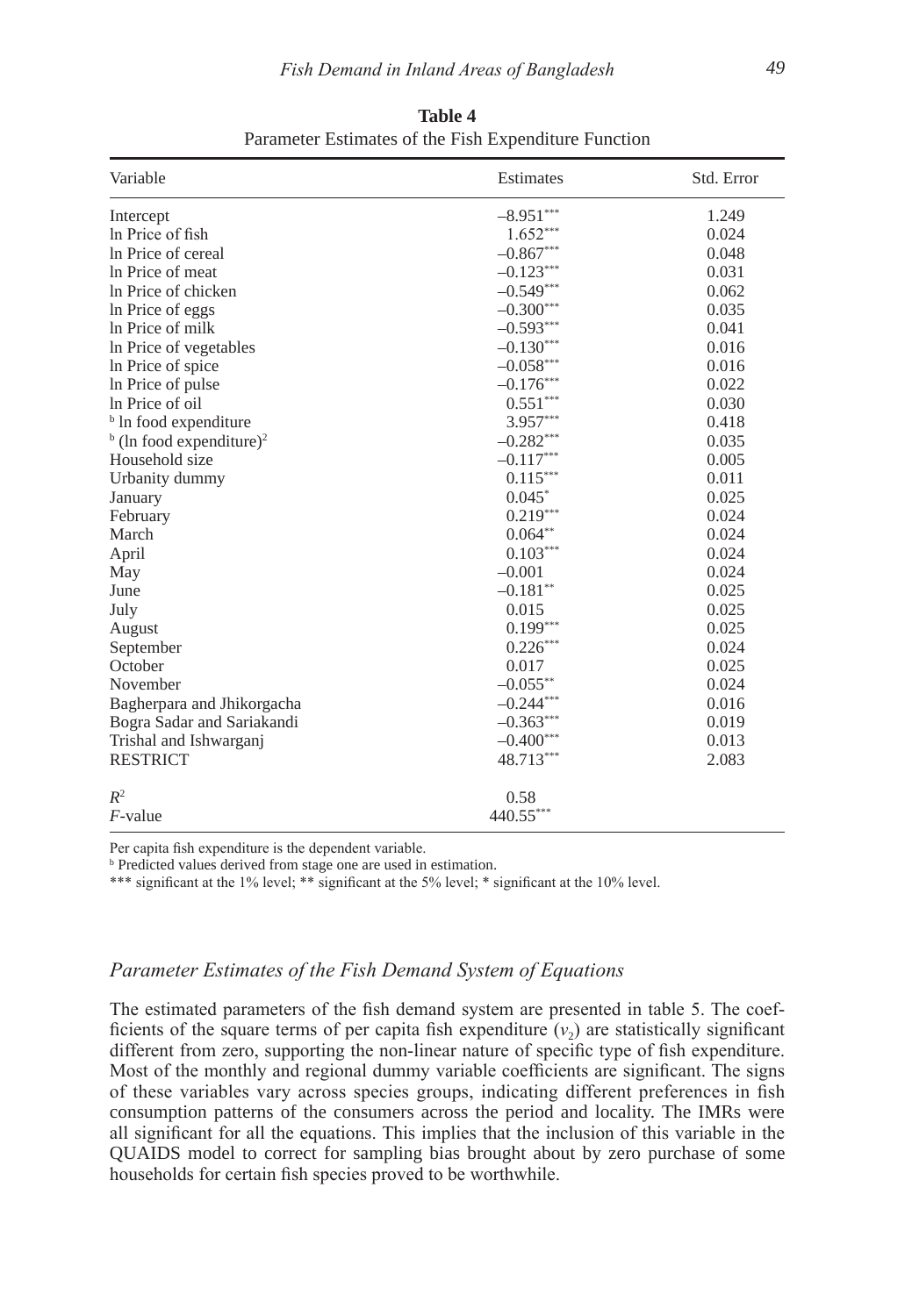|                                                                     | Indian Carp |                |             | Other Carp<br>Estimates Std. Error Estimates Std. Error Estimates Std. Error Estimates Std. Error |                        |       | <b>Assorted Small Fish</b> |       |  |
|---------------------------------------------------------------------|-------------|----------------|-------------|---------------------------------------------------------------------------------------------------|------------------------|-------|----------------------------|-------|--|
| Intercept                                                           | $0.388***$  | 0.013          | $0.534***$  | 0.012                                                                                             | $0.217*$               | 0.01  | $0.693***$                 | 0.013 |  |
| In Price of Indian carp                                             | $0.156***$  | 0.01           | $-0.075***$ | 0.007                                                                                             | $-0.014**$             | 0.006 | $-0.015***$                | 0.006 |  |
| In Price of other carp                                              | $-0.075$    | $\overline{0}$ | $0.136***$  | 0.008                                                                                             | $-0.016***$            | 0.005 | $-0.033**$                 | 0.006 |  |
| In Price of hilsa                                                   | $-0.014***$ | 0.012          | $-0.016***$ | 0.005                                                                                             | $0.041***$             | 0.008 | $-0.029***$                | 0.005 |  |
| In Price of assorted<br>small fish                                  | $-0.015***$ | 0.007          | $-0.033**$  | 0.006                                                                                             | $-0.029***$            | 0.005 | $0.161***$                 | 0.008 |  |
| In Price of high-valued<br>fish                                     | $-0.054***$ | 0.008          | $-0.041***$ | 0.004                                                                                             | $0.028***$             | 0.004 | $0.016***$                 | 0.003 |  |
| In Price of tilapia                                                 | $-0.010***$ | 0.003          | $-0.023***$ | 0.004                                                                                             | 0.001                  | 0.004 | $0.02^{\ast\ast\ast}$      | 0.004 |  |
| In Price of shrimp<br>and prawn                                     | $0.001*$    | 0.01           | $0.037***$  | 0.004                                                                                             | $-0.002$               | 0.004 | $-0.077***$                | 0.004 |  |
| <sup>a</sup> ln Price of live fish                                  | 0.01        |                | 0.013       |                                                                                                   | $-0.009$               |       | $-0.044$                   |       |  |
| a,b In real per capita<br>fish expenditure                          | 0.021       |                | $-0.140$    |                                                                                                   | 0.044                  |       | $-0.212$                   |       |  |
| <sup>b</sup> (ln real per capita)<br>fish expenditure) <sup>2</sup> | $-0.001***$ | 0.008          | $0.005***$  | 0.003                                                                                             | $-0.002*$              | 0.001 | $0.007*$                   | 0.004 |  |
| Household size                                                      | $0.007***$  | 0.002          | $-0.025***$ | 0.001                                                                                             | $0.007^{\ast\ast\ast}$ | 0.001 | $-0.035***$                | 0.002 |  |
| Urban consumer dummy $-0.010***$                                    |             | 0.003          | 0.004       | 0.003                                                                                             | $-0.006***$            | 0.002 | $0.006*$                   | 0.004 |  |
| January                                                             | $-0.003$    | 0.008          | $0.02***$   | 0.007                                                                                             | $0.049***$             | 0.005 | $-0.008$                   | 0.008 |  |
| February                                                            | $-0.035***$ | 0.008          | $0.04***$   | 0.007                                                                                             | $0.027***$             | 0.005 | $0.036***$                 | 0.008 |  |
| March                                                               | $-0.038***$ | 0.008          | $0.013*$    | 0.007                                                                                             | $0.033***$             | 0.005 | $0.014*$                   | 0.008 |  |
| April                                                               | $-0.055***$ | 0.008          | $0.033***$  | 0.007                                                                                             | $0.048***$             | 0.005 | $-0.003$                   | 0.008 |  |
| May                                                                 | $-0.036***$ | 0.008          | $0.031***$  | 0.007                                                                                             | $0.039***$             | 0.005 | $-0.007$                   | 0.008 |  |
| June                                                                | $0.013*$    | 0.008          | $-0.009$    | 0.007                                                                                             | $0.055***$             | 0.005 | $-0.036***$                | 0.008 |  |
| July                                                                | $-0.046***$ | 0.008          | $-0.022***$ | 0.007                                                                                             | $0.058***$             | 0.005 | $0.029***$                 | 0.008 |  |
| August                                                              | $-0.047***$ | 0.008          | $0.012*$    | 0.007                                                                                             | $0.07^{\ast\ast\ast}$  | 0.005 | $0.115***$                 | 0.008 |  |
| September                                                           | $-0.056***$ | 0.008          | 0.01        | 0.007                                                                                             | $0.086***$             | 0.005 | $0.117***$                 | 0.008 |  |
| October                                                             | $-0.059***$ | 0.008          | $-0.003$    | 0.007                                                                                             | $0.06***$              | 0.005 | $0.067***$                 | 0.008 |  |
| November                                                            | $-0.052***$ | 0.008          | $-0.015**$  | 0.007                                                                                             | $0.034***$             | 0.005 | $0.024***$                 | 0.008 |  |
| Bagherpara &<br>Jhikorgacha                                         | $-0.032***$ | 0.005          | $-0.080***$ | 0.004                                                                                             | $0.07***$              | 0.003 | $-0.078***$                | 0.005 |  |
| Bogra Sadar<br>& Sariakandi                                         | $-0.008*$   | 0.005          | $-0.019***$ | 0.004                                                                                             | $0.005*$               | 0.003 | $-0.080***$                | 0.005 |  |
| Trishal & Ishwarganj                                                | $-0.012**$  | 0.005          | $-0.067***$ | 0.005                                                                                             | $0.045***$             | 0.003 | $-0.084***$                | 0.005 |  |
| <b>IMR</b>                                                          | $-0.262***$ | 0.004          | $-0.206***$ | 0.004                                                                                             | $-0.348***$            | 0.004 | $-0.186***$                | 0.006 |  |
| Lambda<br>(constant ratio)                                          | $-28.47*$   | 15.96          |             |                                                                                                   |                        |       |                            |       |  |

**Table 5** Estimated Parameters of the Disaggregated Fish Demand System

<sup>a</sup> Significance cannot be estimated since these parameters are generated through homogeneity, adding-up, and symmetry restrictions. b Predicted values derived from stage two are used in estimation.

\*\*\* significant at the 1% level; \*\* significant at the 5% level; \* significant at the 10% level.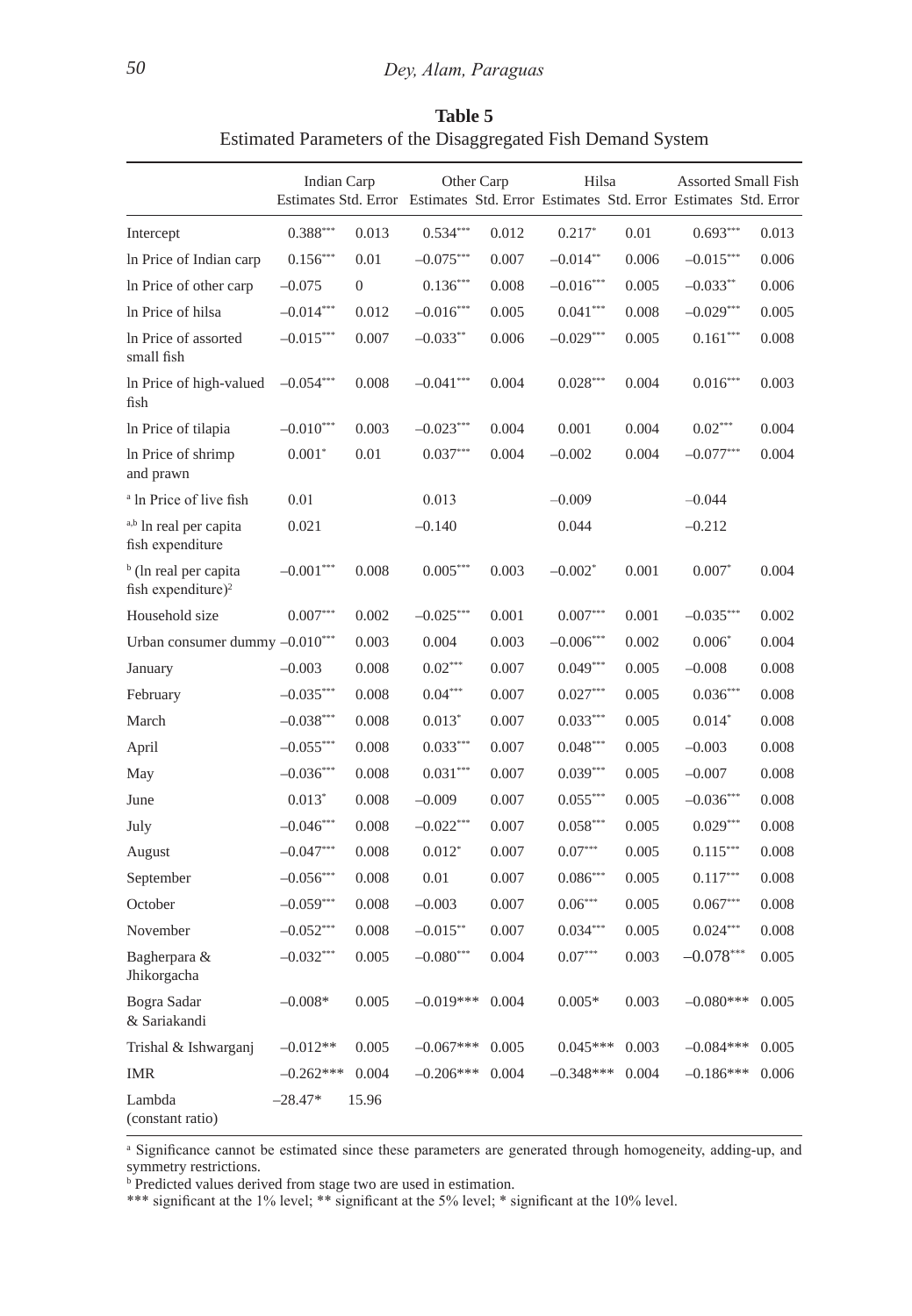|                                                                     |             | High-Valued Fish | Tilapia                |       | Shrimp and Prawn<br>Estimates Std. Error Estimates Std. Error Estimates Std. Error |       | Live<br>Fish <sup>a</sup> |
|---------------------------------------------------------------------|-------------|------------------|------------------------|-------|------------------------------------------------------------------------------------|-------|---------------------------|
| Intercept                                                           | $0.501***$  | 0.008            | $0.34***$              | 0.007 | $0.272***$                                                                         | 0.01  | $-1.945$                  |
| In Price of Indian carp                                             | $-0.054***$ | 0.004            | $-0.010**$             | 0.004 | 0.001                                                                              | 0.005 | 0.01                      |
| In Price of other carp                                              | $-0.041***$ | 0.004            | $-0.023***$            | 0.004 | $0.037***$                                                                         | 0.004 | 0.013                     |
| In Price of hilsa                                                   | $0.028***$  | 0.004            | 0.001                  | 0.004 | $-0.002$                                                                           | 0.004 | $-0.009$                  |
| In Price of assorted<br>small fish                                  | $0.016***$  | 0.003            | $0.02***$              | 0.004 | $-0.077***$                                                                        | 0.004 | $-0.044$                  |
| In Price of high-valued<br>fish                                     | $-0.040***$ | 0.004            | $0.026^{\ast\ast\ast}$ | 0.003 | $-0.012***$                                                                        | 0.003 | 0.077                     |
| In Price of tilapia                                                 | $0.026***$  | 0.003            | < 0.001                | 0.005 | $-0.002$                                                                           | 0.003 | $-0.012$                  |
| In Price of shrimp<br>and prawn                                     | $-0.012***$ | 0.003            | $-0.002$               | 0.003 | $0.104***$                                                                         | 0.004 | $-0.049$                  |
| <sup>a</sup> ln Price of live fish                                  | 0.077       |                  | $-0.012$               |       | $-0.049$                                                                           |       | 0.015                     |
| a,b In real per capita<br>fish expenditure                          | 0.051       |                  | $-0.028$               |       | 0.12                                                                               |       | 0.145                     |
| <sup>b</sup> (ln real per capita)<br>fish expenditure) <sup>2</sup> | $-0.002*$   | 0.001            | $0.001*$               | 0.001 | $-0.004*$                                                                          | 0.002 | $-0.005$                  |
| Household size                                                      | $0.003***$  | 0.001            | $-0.009***$            | 0.001 | $0.01^{\ast\ast\ast}$                                                              | 0.001 |                           |
| Urban consumer dummy                                                | 0.001       | 0.001            | $0.003*$               | 0.002 | $-0.021***$                                                                        | 0.002 |                           |
| January                                                             | $0.01***$   | 0.003            | $-0.011***$            | 0.004 | 0.002                                                                              | 0.005 |                           |
| February                                                            | $0.015***$  | 0.003            | $-0.014***$            | 0.004 | $-0.020***$                                                                        | 0.005 |                           |
| March                                                               | $0.018***$  | 0.003            | $-0.022***$            | 0.004 | $0.018***$                                                                         | 0.005 |                           |
| April                                                               | $0.016***$  | 0.003            | $-0.007*$              | 0.004 | $0.017***$                                                                         | 0.005 |                           |
| May                                                                 | $0.027***$  | 0.003            | $-0.017***$            | 0.004 | $0.024***$                                                                         | 0.005 |                           |
| June                                                                | $-0.031***$ | 0.003            | $-0.015***$            | 0.004 | $0.039***$                                                                         | 0.005 |                           |
| July                                                                | $-0.035***$ | 0.004            | $-0.021***$            | 0.004 | $0.022***$                                                                         | 0.005 |                           |
| August                                                              | $-0.032***$ | 0.003            | $-0.017***$            | 0.004 | $-0.083***$                                                                        | 0.005 |                           |
| September                                                           | < 0.001     | 0.003            | $-0.024***$            | 0.004 | $-0.069***$                                                                        | 0.005 |                           |
| October                                                             | $0.022***$  | 0.003            | $-0.021***$            | 0.004 | $-0.021***$                                                                        | 0.005 |                           |
| November                                                            | $0.009***$  | 0.003            | $-0.012***$            | 0.004 | $0.01**$                                                                           | 0.005 |                           |
| Bagherpara and<br>Jhikorgacha                                       | $-0.047***$ | 0.002            | $-0.012***$            | 0.002 | $0.077***$                                                                         | 0.003 |                           |
| Bogra Sadar<br>and Sariakandi                                       | $-0.014***$ | 0.002            | $0.012***$             | 0.002 | $-0.019***$                                                                        | 0.003 |                           |
| Trishal and Ishwarganj                                              | $-0.032***$ | 0.002            | $-0.013***$            | 0.003 | $0.047***$                                                                         | 0.003 |                           |
| <b>IMR</b>                                                          | $-0.572***$ | 0.005            | $-0.252***$            | 0.003 | $-0.450***$                                                                        | 0.005 |                           |

# **Table 5 (continued)** Estimated Parameters of the Disaggregated Fish Demand System

<sup>a</sup> Significance cannot be estimated since these parameters are generated through homogeneity, adding-up, and symmetry restrictions. b Predicted values derived from stage two are used in estimation.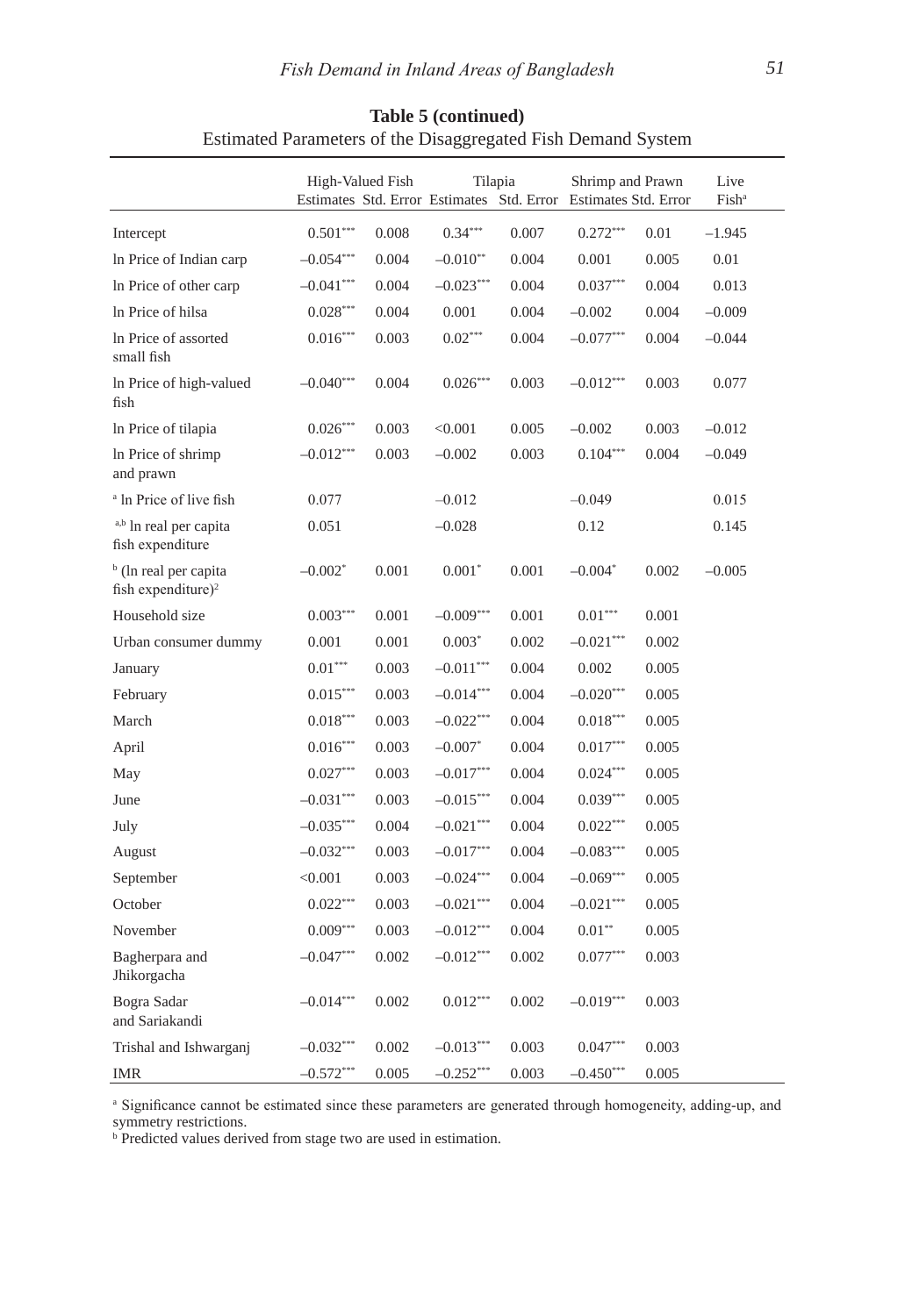# *Elasticities Calculated at Various Stages of Estimation*

Food and fish expenditure elasticities calculated at various stages of estimation are presented in table 6. Food expenditure elasticity with respect to total income  $(\eta^y)$  was estimated in the first-stage estimation, while fish expenditure elasticity with respect to food expenditure (*η<sup>f</sup>* ) was estimated from the second-stage estimation. Fish expenditure elasticities for individual fish types  $(\eta_i)$  were estimated from the third-stage estimation. In addition to national average elasticities, elasticities at different levels of income are also estimated. Food expenditure elasticities with respect to income are positive and elastic  $(i.e., \eta$ <sup>*y*</sup> > 1) for all the quartile groups. The overall food expenditure elasticity was found to be at 1.48. The food expenditure elasticities decline from 1.67 to 1.23 as income rises. This suggests that food expenditure, in general, elicits higher responses among the poor and the middle classes when income increases. Fish expenditure elasticity with respect to food expenditure (*η<sup>f</sup>* ) shows the same declining pattern. However, fish expenditure elasticities are all inelastic *(i.e.,*  $\eta^{f}$  < 1) indicating that fish is a necessary commodity among consumers in inland areas of Bangladesh. The declining magnitudes of fish expenditure elasticities across income quartile groups indicate that with a higher food budget, poorer households will respond more in terms of fish expenditures than richer households. Fishspecific elasticities of demand with respect to total fish expenditure  $(\eta_i)$  vary across fish types and income groups. Except for tilapia, *η<sup>i</sup>* decreases as income increases.

|                                                                                  | Income Groups |            |            |            |         |  |  |  |
|----------------------------------------------------------------------------------|---------------|------------|------------|------------|---------|--|--|--|
| <b>Elasticities at Different Stages</b>                                          | Ouartile-1    | Ouartile-2 | Ouartile-3 | Ouartile-4 | Overall |  |  |  |
| A. Food expenditure elasticity<br>with respect to total income<br>(Stage I)      | 1.67          | 1.55       | 1.47       | 1.23       | 1.48    |  |  |  |
| B. Fish expenditure elasticity<br>with respect to food expenditure<br>(Stage II) | 0.76          | 0.64       | 0.54       | 0.44       | 0.59    |  |  |  |
| C. Species-specific fish<br>expenditure elasticity<br>(Stage III)                |               |            |            |            |         |  |  |  |
| Indian carp                                                                      | 1.10          | 1.09       | 1.08       | 1.08       | 1.09    |  |  |  |
| Other carp                                                                       | 0.32          | 0.25       | 0.27       | 0.29       | 0.28    |  |  |  |
| Hilsa                                                                            | 1.48          | 1.42       | 1.47       | 1.41       | 1.44    |  |  |  |
| Assorted small fish                                                              | 0.22          | 0.09       | 0.03       | $-0.11$    | 0.07    |  |  |  |
| High-valued fish                                                                 | 3.05          | 2.10       | 1.96       | 1.91       | 2.14    |  |  |  |
| Tilapia                                                                          | 0.41          | 0.33       | 0.45       | 0.59       | 0.46    |  |  |  |
| Shrimp and prawn                                                                 | 2.90          | 2.77       | 3.30       | 2.79       | 2.92    |  |  |  |
| Live fish                                                                        | 2.94          | 2.48       | 2.33       | 2.41       | 2.51    |  |  |  |

**Table 6** Estimated Income Elasticities of Demand for Fish

# *Uncompensated/Compensated Own-price Elasticities of Demand for Fish*

The uncompensated elasticity of demand  $(\xi_{ij})$  refers to changes in the quantity of fish demanded as a result of price changes in the absence of any compensation in terms of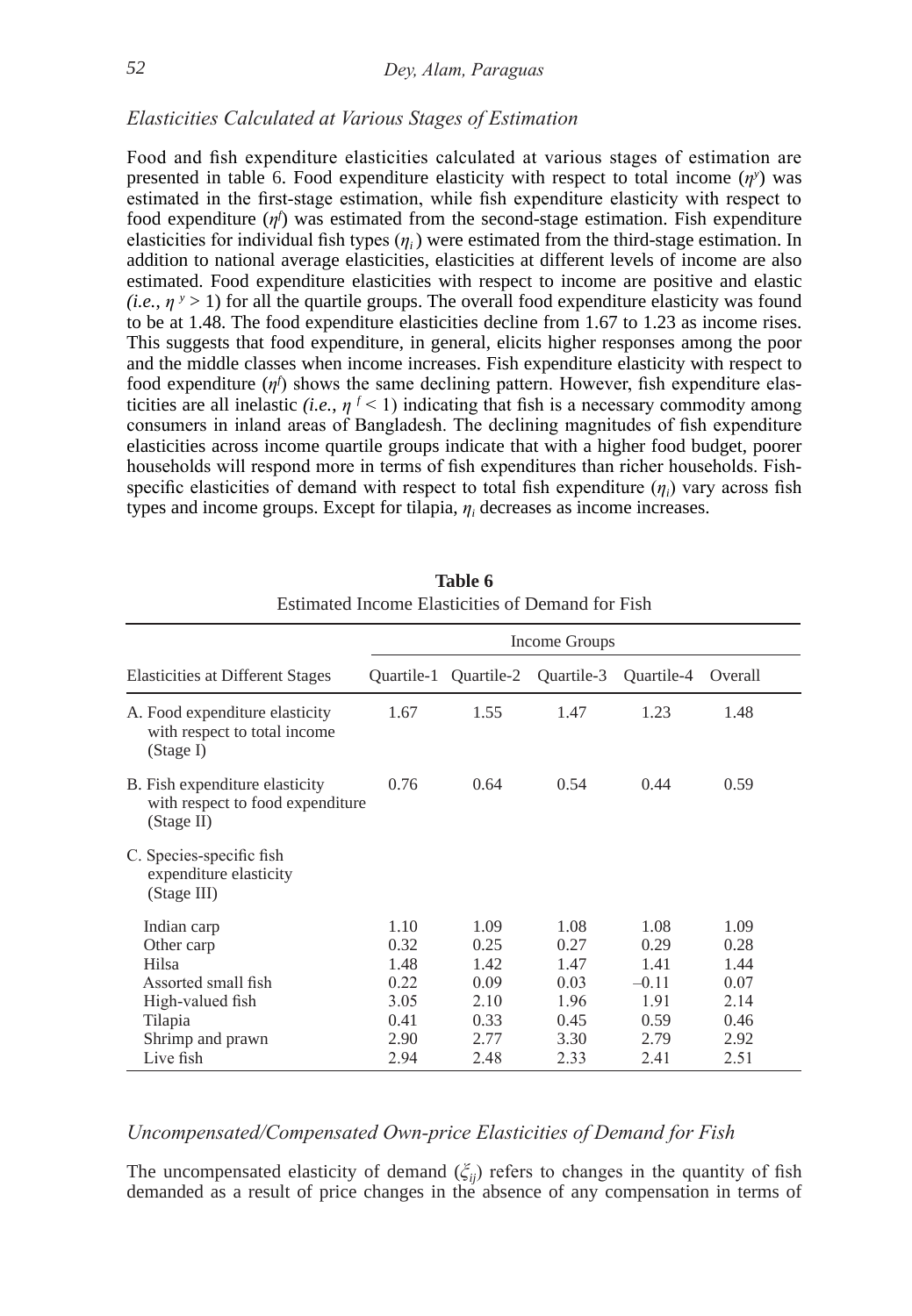either price or income change. Put simply, this represents the general price elasticities of demand. On the other hand, the compensated elasticity of demand for fish  $(\xi_{ij}^H)$  refers to that portion of the total change in the quantity of fish demanded which is compensated by price changes. once the allowance for price compensation to the total change in the quantity demanded (of the uncompensated elasticities) is made, the remaining is the income effect. That is, price effect plus income effect equals the total effect.

The uncompensated  $(\xi_{ii}^{\mu})$  and compensated  $(\xi_{ii}^H)$  own-price elasticities of demand for aggregated and disaggregated species of fish in Bangladesh are presented in table 7. All own-price elasticities (uncompensated and compensated) display appropriate negative signs, indicating the negative relationship between prices of a normal commodity and its demand. A substantial difference between compensated and uncompensated own-price elasticities is observed, indicating a substantial effect of income. The magnitudes of elasticities vary across different species and quartile groups, indicating the relevance of species and quartile-specific estimation. Compensated own-price elasticities are, in general, lower than the uncompensated elasticities. This implies that price responsiveness of the different fish types is dependent on income; when income is held constant (*i.e.*, it is not a constraint in the decision process), consumers tend to be less responsive to fish prices.

| Expenditure                                   |                                                     |                                                     |                                                     | Fish                                                                                 |                                                     |                                                     |                                                     |                                                     |  |
|-----------------------------------------------|-----------------------------------------------------|-----------------------------------------------------|-----------------------------------------------------|--------------------------------------------------------------------------------------|-----------------------------------------------------|-----------------------------------------------------|-----------------------------------------------------|-----------------------------------------------------|--|
| Ouartile                                      | Indian<br>Carp                                      | Exotic<br>Carp                                      | Hilsa                                               | Assorted<br>Small<br>Fish                                                            | High-<br>Valued<br>Fish                             | Tilapia                                             | Shrimp<br>and<br>Prawn                              | Live<br>Fish                                        |  |
|                                               |                                                     |                                                     |                                                     | Uncompensated own-price elasticity                                                   |                                                     |                                                     |                                                     |                                                     |  |
| First<br>Second<br>Third<br>Fourth<br>Overall | $-0.31$<br>$-0.36$<br>$-0.40$<br>$-0.37$<br>$-0.36$ | $-0.19$<br>$-0.12$<br>$-0.13$<br>$-0.15$<br>$-0.15$ | $-0.60$<br>$-0.65$<br>$-0.59$<br>$-0.65$<br>$-0.62$ | $-0.20$<br>$-0.08$<br>$-0.03$<br>0.08<br>$-0.07$<br>Compensated own-price elasticity | $-2.66$<br>$-1.93$<br>$-1.82$<br>$-1.79$<br>$-1.96$ | $-0.97$<br>$-0.97$<br>$-0.97$<br>$-0.97$<br>$-0.97$ | $-1.15$<br>$-1.14$<br>$-1.15$<br>$-1.14$<br>$-1.14$ | $-0.94$<br>$-0.98$<br>$-1.00$<br>$-0.99$<br>$-0.98$ |  |
| First<br>Second<br>Third<br>Fourth<br>Overall | $-0.07$<br>$-0.10$<br>$-0.13$<br>$-0.11$<br>$-0.10$ | $-0.13$<br>$-0.07$<br>$-0.08$<br>$-0.09$<br>$-0.10$ | $-0.46$<br>$-0.50$<br>$-0.46$<br>$-0.50$<br>$-0.48$ | $-0.14$<br>$-0.07$<br>$-0.03$<br>0.06<br>$-0.06$                                     | $-2.58$<br>$-1.84$<br>$-1.72$<br>$-1.69$<br>$-1.86$ | $-0.95$<br>$-0.95$<br>$-0.94$<br>$-0.93$<br>$-0.94$ | $-0.96$<br>$-0.96$<br>$-0.98$<br>$-0.96$<br>$-0.97$ | $-0.72$<br>$-0.75$<br>$-0.75$<br>$-0.75$<br>$-0.75$ |  |

| <b>Table 7</b> |                                                   |
|----------------|---------------------------------------------------|
|                | Own-price Elasticities of Different Types of Fish |

The uncompensated own-price elasticities of Indian carp, exotic carp, hilsa, assorted small fish, tilapia, and live fish were inelastic (*i.e.*,  $\zeta_{ii}$  < 1), while those of shrimp and prawn and high-valued fish were demand elastic (*i.e.*, *ξii* > 1). The uncompensated ownprice elasticity estimates for Indian carp, exotic carp, and assorted small fish indicate that price increase results in a very small decline in their demand. This behavior is probably a reflection of the fact that all consumer types in the country normally consume these species. The uncompensated elasticity estimates for assorted small fish are the lowest, indicating that the proportionate decrease in their demand is much lower than other species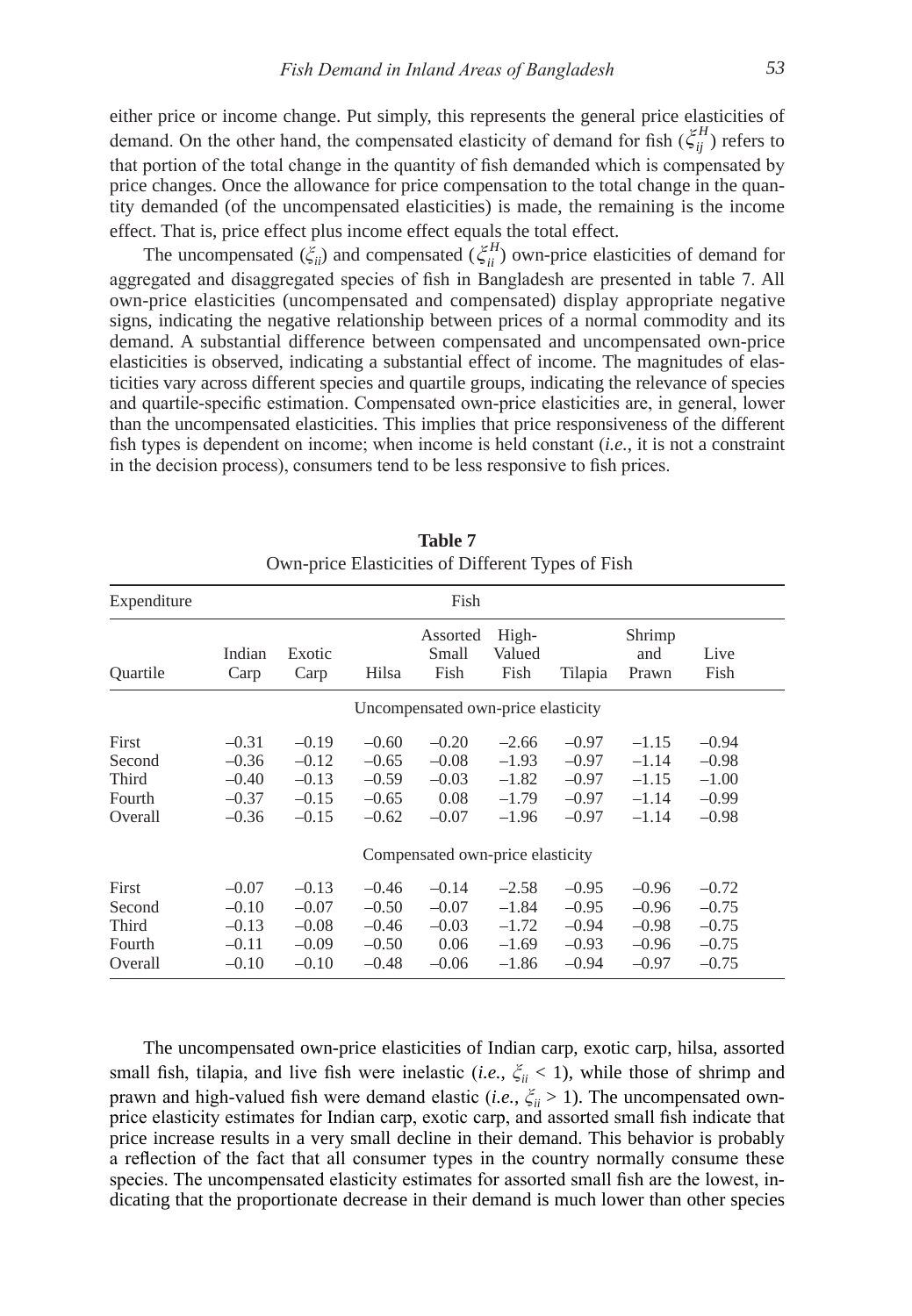as price increases. These price elasticity estimates differ considerably from those estimated using the Household Expenditure Survey (HIES) data of the BBS. For example, most of the estimates made by goletti (1992) and Dey (2000), both of whom had made use of the same HIES data of 1988–89, are higher than one and elastic. Using the 1991–92 HIES data, Razzaque, Khondoker, and Mujeri (1997) estimated own-price elasticities of demand for fish to be in the range from 0.09 to 1.01 for different types of consumers. Cross sectional estimates, however, are lower than 1.0 (see Ahmed and Shams 1994).

#### *Compensated Cross-price Elasticities*

In general, cross-price elasticity of demand for fish  $(\zeta_{ij}^H)$  refers to the changes in the quantity demanded of one species as a result of changes in prices of others. Cross-price elasticities of several relations for different income quartile groups are presented in table 8. By virtue of symmetry, only the lower diagonal values are reported here. The elasticities on the main diagonal represent own-price elasticity ( $\zeta_{ii}^H$ ). For brevity, only the figures for the first and fourth quartile groups are reported in the table. Most of the  $\zeta_{ij}^H$  across different quartile groups are inelastic (*i.e.*,  $\xi_{ij}^H < 1$ ). However, the cross-price relationships involving high-valued fish are elastic (*i.e.*,  $\zeta_{ij}^H > 1$ ). There is also evidence of substitutability (*i.e.*,  $\zeta_{ij}^H > 0$ ) and complementarity (*i.e.*,  $\zeta_{ij}^H < 0$ ) among the different cross pairs, especially among the lower income groups. Figures with the positive (negative) algebraic signs indicate substitutability (complementarity). Eleven of the 28 figures in the first quartile and 10 of the 28 in both the second quartile and the overall average had negative signs indicating complementarities.

# *Income Elasticities of Demand for Fish*

Responses to fish demand with an increase in income differs considerably across different income quartiles and fish types (table 9). As expected, income elasticities of demand  $(\eta_i^y)$ for relatively expensive fish, such as live fish, high-valued species, shrimp and prawn, hilsa, and to some extent Indian carp, are elastic  $(i.e., \eta_i^y > 1)$ . Similar findings were also reported by Razzaque, Khondoker, and Mujeri (1997). With all fish types, the rate of increase of fish expenditure declines as income increases. Indian carp, which are the most common fish species in the country and the entire south Asian region, are luxury species among the lower-income groups, while they are a necessity among higher-income groups and average consumers. Hilsa, high-valued species, shrimp and prawn, and live fish appear to be luxury commodities among the lower income groups. Assorted small fish is a necessary commodity (with income elasticity  $0 < \eta_i^y < 1$ ) for the lower-income groups and is an inferior good (*i.e.*,  $\eta_i^y < 0$ ) for the richest quartile. All these suggest that fish consumption among the lower-income groups responds more to changes in income than consumption among those belonging to higher-income groups, *ceteris paribus*.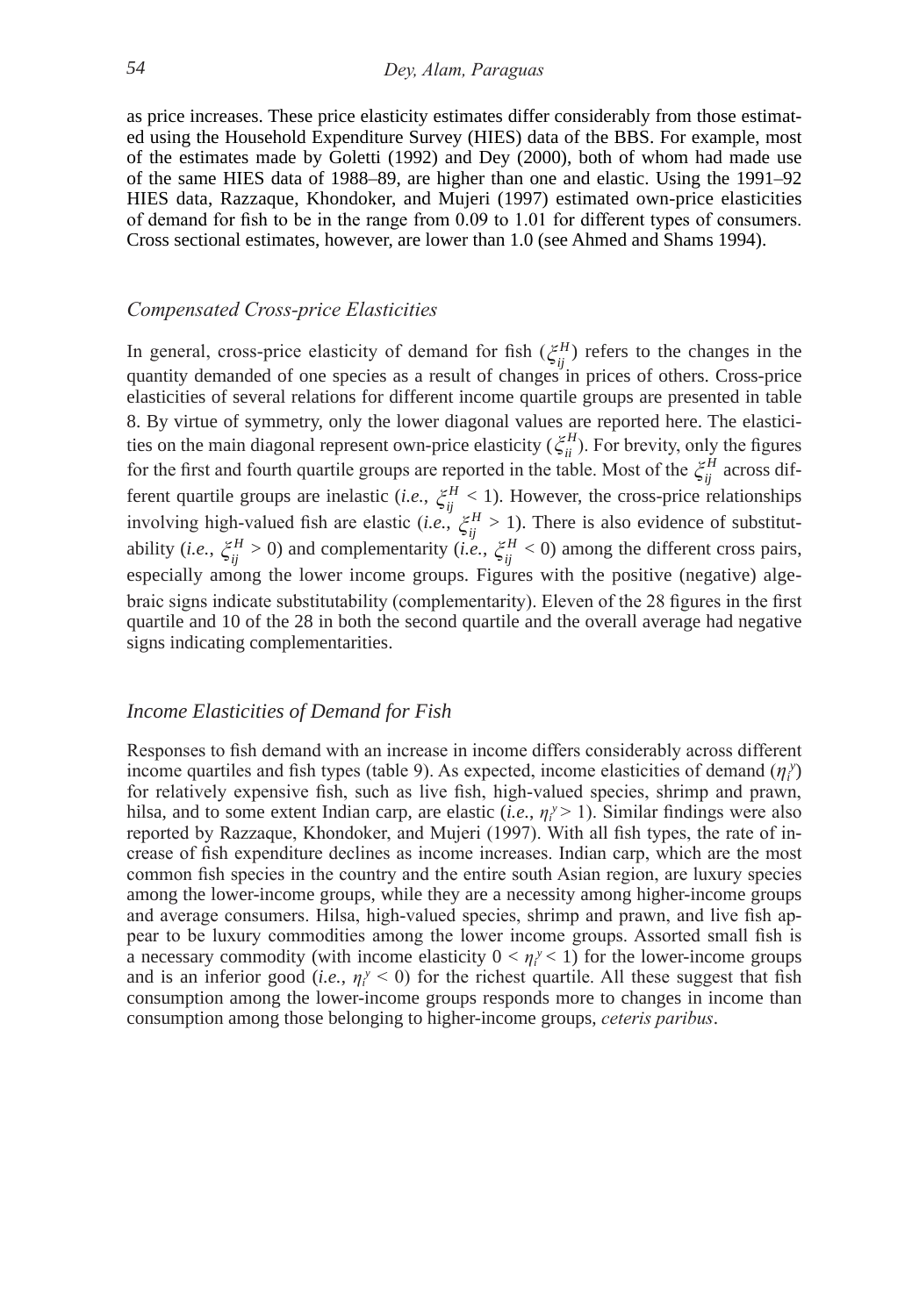| Fish Type        | Indian<br>Carp | Exotic<br>Carp | Hilsa   | Assorted<br>Small<br>Fish     | High-<br>Valued<br>Fish | Tilapia | Shrimp<br>and<br>Prawn | Live<br>Fish |
|------------------|----------------|----------------|---------|-------------------------------|-------------------------|---------|------------------------|--------------|
|                  |                |                |         | Expenditure Quartile I        |                         |         |                        |              |
| Indian carp      | $-0.07$        |                |         |                               |                         |         |                        |              |
| Exotic carp      | $-0.13$        | $-0.13$        |         |                               |                         |         |                        |              |
| Hilsa            | 0.03           | 0.02           | $-0.46$ |                               |                         |         |                        |              |
| Assorted small   | 0.20           | 0.11           | $-0.05$ | $-0.14$                       |                         |         |                        |              |
| High-valued fish | $-0.22$        | $-0.17$        | 0.33    | 0.09                          | $-2.58$                 |         |                        |              |
| Tilapia          | 0.00           | $-0.06$        | 0.06    | 0.12                          | 1.08                    | $-0.95$ |                        |              |
| Shrimp and prawn | 0.07           | 0.24           | 0.04    | $-0.22$                       | $-0.42$                 | 0.03    | $-0.96$                |              |
| Live fish        | 0.12           | 0.14           | $-0.03$ | $-0.09$                       | 3.15                    | $-0.18$ | $-0.71$                | $-0.72$      |
|                  |                |                |         | <b>Expenditure Quartile 4</b> |                         |         |                        |              |
| Indian carp      | $-0.11$        |                |         |                               |                         |         |                        |              |
| Exotic carp      | $-0.12$        | $-0.09$        |         |                               |                         |         |                        |              |
| Hilsa            | 0.05           | 0.02           | $-0.50$ |                               |                         |         |                        |              |
| Assorted small   | 0.12           | 0.01           | $-0.10$ | 0.06                          |                         |         |                        |              |
| High-valued fish | $-0.17$        | $-0.16$        | 0.33    | 0.14                          | $-1.69$                 |         |                        |              |
| Tilapia          | 0.02           | $-0.05$        | 0.08    | 0.18                          | 0.54                    | $-0.93$ |                        |              |
| Shrimp and prawn | 0.07           | 0.26           | 0.05    | $-0.36$                       | $-0.16$                 | 0.04    | $-0.96$                |              |
| Live fish        | 0.14           | 0.17           | 0.01    | $-0.14$                       | 1.52                    | $-0.09$ | $-0.67$                | $-0.75$      |
|                  |                |                |         | Overall Average               |                         |         |                        |              |
| Indian carp      | $-0.10$        |                |         |                               |                         |         |                        |              |
| Exotic carp      | $-0.12$        | $-0.10$        |         |                               |                         |         |                        |              |
| Hilsa            | 0.04           | 0.02           | $-0.48$ |                               |                         |         |                        |              |
| Assorted small   | 0.16           | 0.05           | $-0.08$ | $-0.06$                       |                         |         |                        |              |
| High-valued fish | $-0.18$        | $-0.17$        | 0.33    | 0.12                          | $-1.86$                 |         |                        |              |
| Tilapia          | 0.01           | $-0.07$        | 0.06    | 0.14                          | 0.63                    | $-0.94$ |                        |              |
| Shrimp and prawn | 0.07           | 0.25           | 0.04    | $-0.28$                       | $-0.21$                 | 0.03    | $-0.97$                |              |
| Live fish        | 0.14           | 0.16           | 0.00    | $-0.10$                       | 1.84                    | $-0.15$ | $-0.72$                | $-0.75$      |

**Table 8** Cross-price Elasticities of Different Types of Fish

**Table 9** Income Elasticities of Different Types of Fish

|                                | Types of Fish  |                |       |                           |                         |         |                        |              |  |  |
|--------------------------------|----------------|----------------|-------|---------------------------|-------------------------|---------|------------------------|--------------|--|--|
| Expenditure<br><b>Ouartile</b> | Indian<br>Carp | Exotic<br>Carp | Hilsa | Assorted<br>Small<br>Fish | High-<br>Valued<br>Fish | Tilapia | Shrimp<br>and<br>Prawn | Live<br>Fish |  |  |
| First                          | 1.39           | 0.40           | 1.88  | 0.28                      | 3.86                    | 0.52    | 3.67                   | 3.73         |  |  |
| Second                         | 1.07           | 0.25           | 1.40  | 0.08                      | 2.08                    | 0.33    | 2.74                   | 2.45         |  |  |
| Third                          | 0.86           | 0.21           | 1.17  | 0.02                      | 1.55                    | 0.36    | 2.61                   | 1.84         |  |  |
| Fourth                         | 0.59           | 0.16           | 0.76  | $-0.06$                   | 1.03                    | 0.32    | 1.51                   | 1.31         |  |  |
| Overall                        | 0.95           | 0.25           | 1.27  | 0.06                      | 1.88                    | 0.41    | 2.56                   | 2.21         |  |  |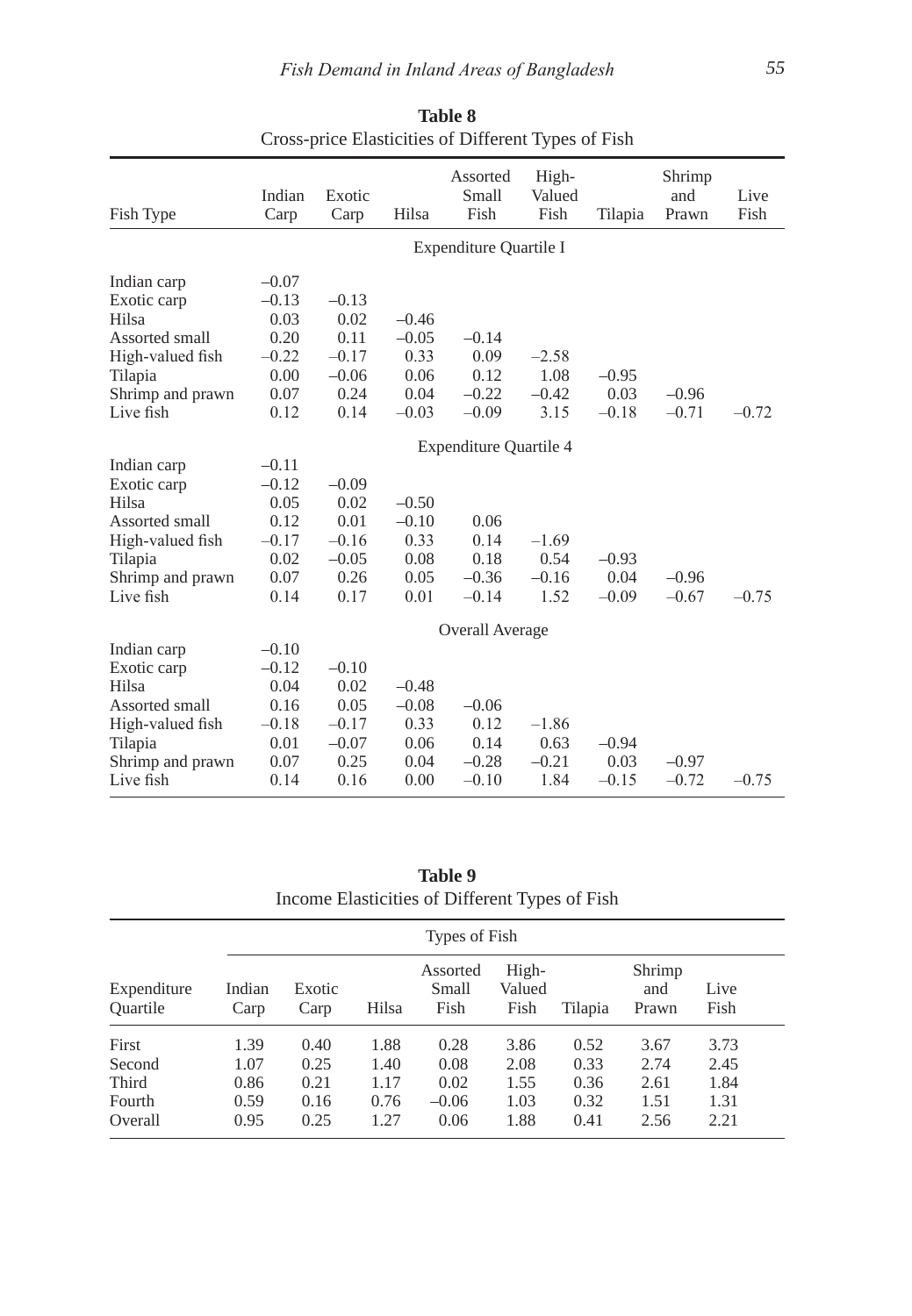# **Concluding Remarks and Policy Implications**

The results of this research show that elasticities of demand for fish in Bangladesh vary substantially across species and income groups. This only proves that fish is not a homogeneous commodity and the disaggregated level of analysis appears more appropriate. It is, therefore, very important to estimate fish demand elasticities specific to species and income groups. The findings have several important policy implications.

 First, almost all (31 of 32) estimated fish-type and income-class specific income elasticities of demand are positive. Thus, with an increase in population and per capita income, the demand for various types of fish in Bangladesh will increase. Second, the estimated income elasticities for all fish types tend to be higher among poorer households compared to the more affluent members of society. This analysis indicates that there will be substantial increases in fish demand in Bangladesh; a major share of which is expected to come from poorer households with increasing income. Absence of commensurate increases in fish supply will increase fish prices. Third, price elasticity of demand for carp (both Indian and exotic) is inelastic. With carp producers facing inelastic demand for fish on the domestic market, increased investment in the carp sector should be carefully monitored. An increase in carp supply is likely to result in a fall in farmers' revenue. However, the fall in carp price will be beneficial to carp consumers. Subsistence carp farmers will also be able to internalize some of the consumers' benefit resulting from the decline in prices. Fourth, demand for high-valued fish (including *Pangas*) and shrimp are price elastic. This indicates that an increase in supply of *Pangas* and shrimp and prawn is likely to increase farmers' revenue. Fifth, technological improvement in the culture of tilapia, whose uncompensated  $own-price$  elasticity of demand is around  $-1$ , is expected to moderately decrease the price of tilapia and increase the welfare of both producers and consumers.

The empirical results are reasonable and have provided new information about the demand for fish in a developing Asian country where fish is the main source of animal protein. The results are important for future modeling and analysis of the aquaculture and fisheries sector in Bangladesh. Information on disaggregated price and income elasticity estimates will be valuable for policy planners, particularly in considering future investment and development in the aquaculture and fisheries sector.

#### **References**

- Ahmed, A.U., and y. Shams. 1994. Demand Elasticities in Rural Bangladesh: An Application of the AIDS Model. *The Bangladesh Development Studies* 22:1–25.
- Ahmed, M., T.S. Tana, and N. Thouk. 1996. Sustaining the Gifts of the Mekong: The Future of Freshwater Capture Fisheries in Cambodia. *Watershed* 1(3):33–8.
- Ali, Z. 2002. Disaggregated Demand for Fish in Bangladesh: An Analysis Using the Almost Ideal Demand System. *The Bangladesh Development Studies* 28(1&2):1–45.
- Asche, F., T. Bjørndal, and D. Gordon. 2007. Studies in the Demand Structure for Fish and Seafood Products. *Handbook of Operations Research in Natural Resources*, A. Weintraub, C. Romero, T. Bjørndal, and R. Epstein, eds., pp. 295–314. New York, USA: Springer Science+Business Media.
- Asche, F., and C.R. Wessells. 1997. On Price Indices in the Almost Ideal Demand System. *[American Journal of Agricultural Economics](https://www.journals.uchicago.edu/action/showLinks?crossref=10.2307%2F1244275&citationId=p_12)* 79:1182–85.
- Bangladesh Bureau of Statistics (BBS). 2007. *Household Income and Expenditure Survey 2005*. Ministry of Planning, Government of the People's Republic of Bangladesh, Dhaka.
- Beach, R., and M. Holt. 2001. Incorporating Quadratic Scale Curves in Inverse Demand Systems. *[American Journal of Agricultural Economics](https://www.journals.uchicago.edu/action/showLinks?crossref=10.1111%2F0002-9092.00150&citationId=p_14)* 83:230–45.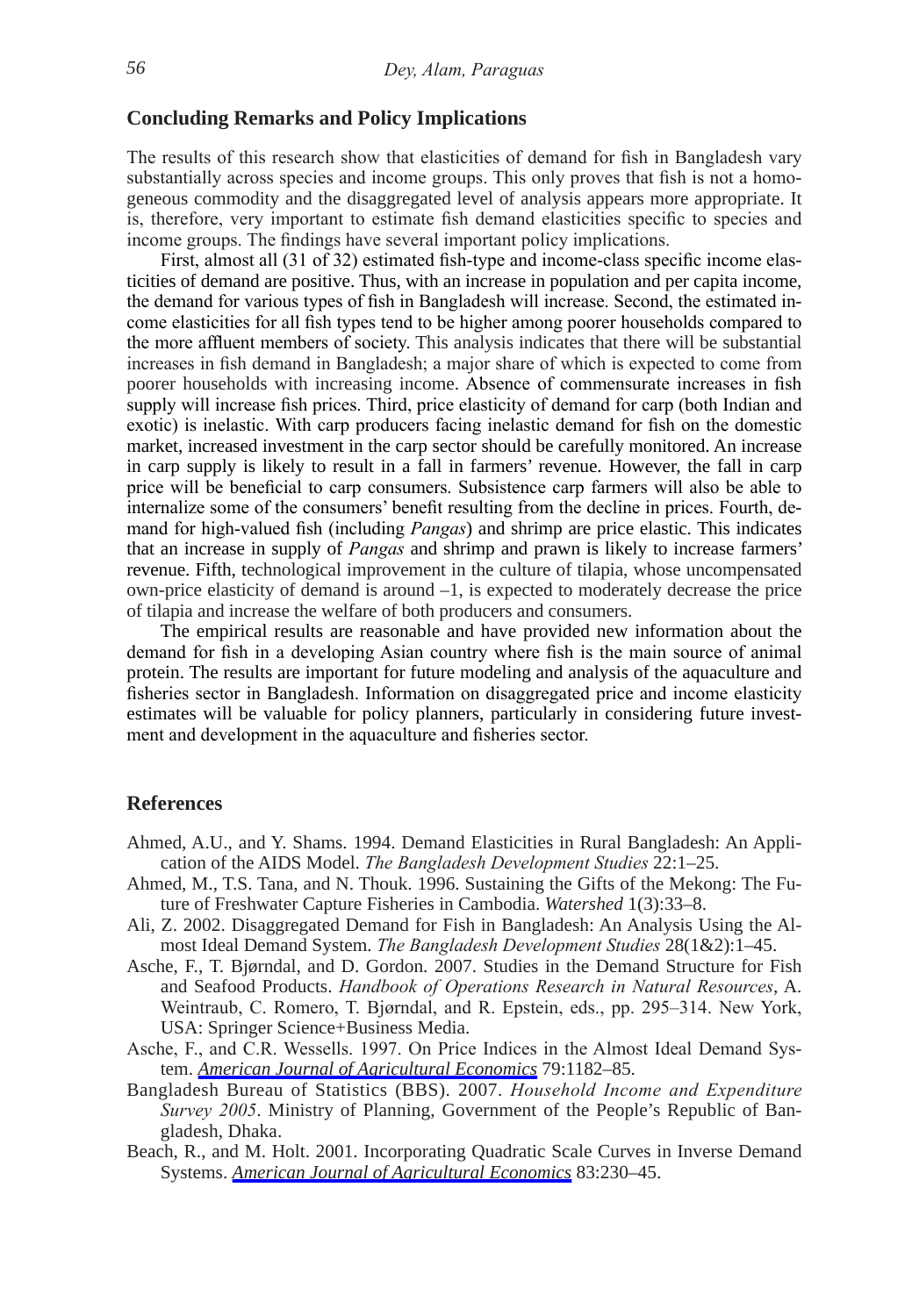- Blundell, R., and C. Meghir. 1987. Bivariate Alternatives to the Tobit Model. *[Journal of](https://www.journals.uchicago.edu/action/showLinks?crossref=10.1016%2F0304-4076%2887%2990072-8&citationId=p_15) [Econometrics](https://www.journals.uchicago.edu/action/showLinks?crossref=10.1016%2F0304-4076%2887%2990072-8&citationId=p_15)* 34:179–200.
- Blundell, R., P. Pashardes, and G. Weber. 1993. What Do We Learn about Consumer Demand Patterns from Micro Data? *American Economic Review* 83:570–97.
- Deaton, A., and M. Irish. 1984. Statistical Models for Zero Expenditure in Household Budgets. *[Journal of Public Economics](https://www.journals.uchicago.edu/action/showLinks?crossref=10.1016%2F0047-2727%2884%2990067-7&citationId=p_17)* 13:59–80.
- Department of Fisheries (DoF). 2010. *Fishery Statistical Yearbook of Bangladesh: 2008– 2009*. Department of Fisheries, Ministry of Fisheries and livestock, Dhaka.
- Dey, M.M. 2000. Analysis of Demand for Fish in Bangladesh. *Aquaculture Economics and Management* 4:65–83.
- Dey, M.M., M.l. Bose, and M.F. Alam 2008. *Recommendation Domains for Pond Aquaculture. Country Case Study: Development and Status of Freshwater Aquaculture in Bangladesh*. WorldFish Center Studies and Reviews No. 1872. The WorldFish Center, Penang, Malaysia, 73 pp.
- Dey, M.M., M.A. Rab, F.J. Paraguas, S. Piumsumbun, R. Bhatta, M.F. Alam, and M. Ahmed. 2005. Fish Consumption and Food Security: A Disaggregated Analysis by Types of Fish and Classes of Consumers in Selected Asian Countries. *Aquaculture Economics and Management* 9(1&2):89–112.
- Fan, S., E.L. Wailes, and G.L. Cramer. 1995. Household Demand in Rural China: A Twostage lES-AIDS Model. *[American Journal of Agricultural Economics](https://www.journals.uchicago.edu/action/showLinks?crossref=10.2307%2F1243888&citationId=p_23)* 77:54–62.
- Food and Agricultural organization of the United Nations. 1999. *State of World Fisheries and Aquaculture 1999*. Rome, Italy: FAo.

\_\_\_\_\_. 2002. *State of World Fisheries and Aquaculture 2002*. Rome, Italy: FAo.

- Gallet, C.A. 2009. The Demand for Fish: A Meta-analysis of the Own-price Elasticity. *[Aquaculture Economics and Management](https://www.journals.uchicago.edu/action/showLinks?crossref=10.1080%2F13657300903123985&citationId=p_26)* 13:235–45.
- Garcia, Y.T., M.M. Dey, and S.M.M. Navarez. 2005. Demand for Fish in the Philippines: A Disaggregated Analysis. *[Aquaculture Economics and Management](https://www.journals.uchicago.edu/action/showLinks?crossref=10.1080%2F13657300591001810&citationId=p_27)* 9:141–68.
- Goletti, F. 1992. The Liberalization of the Public Food Grain Distribution System in Bangladesh. International Food Policy Research Institute, Washington DC, USA (mimeo).
- Government of Bangladesh. 2004. *Annual Development Programme 2004–2005*. Planning Commission, Dhaka, Bangladesh.
- Heien, D., and C.R. Wessells. 1990. Demand Systems Estimations with Micro Data: A Censored Regression Approach. *Journal of Business and Economic Statistics* 8:365–71.
- Hoderlein, S., and S. Mihaleva. 2008. Increasing the Price Variation in a Repeated Cross Section. *[Journal of Econometrics](https://www.journals.uchicago.edu/action/showLinks?crossref=10.1016%2Fj.jeconom.2008.09.022&citationId=p_31)* 147:316–25.
- Hossain, M. 1988. *Nature and Impact of the Green Revolution in Bangladesh. IFPRI Research Report No 67.* International Food Policy Research Institute, Washington, DC, and Bangladesh Institute of Development Studies, Dhaka.
- International Center for living Aquatic Resource Management (IClARM). 2001. genetic Improvement of Carp Species in Asia: Final report. Asian Development Bank Regional Technical Assistance No. 5711, The WorldFish Center, Penang, Malaysia.
- Karim, M., M. Ahmed, R.K. Talukder, M.A. Taslim, and H.Z. Rahman. 2006. *Dynamic Agribusiness-focused Aquaculture for Poverty Reduction and Economic Growth in Bangladesh*. The WorldFish Center Discussion Series No. 1, 44 p.
- Keen, M.J. 1986. Zero Expenditure and Estimation of Engel Curves. *[Journal of Applied](https://www.journals.uchicago.edu/action/showLinks?crossref=10.1002%2Fjae.3950010305&citationId=p_35) [Econometrics](https://www.journals.uchicago.edu/action/showLinks?crossref=10.1002%2Fjae.3950010305&citationId=p_35)* 1:277–86.
- Lee, L.F. 1978. Simultaneous Equation Models with Discrete and Censored Dependent Variables. *Structural Analysis of Discrete Data with Econometric Applications*, P. Manski and D. McFadden, eds., pp. 346–64. Cambridge, MA, USA: MIT Press.
- Lewbel, A. 1989. Identification and Estimation of Equivalence Scales under Weak Separability*. [Review of Economic Studies](https://www.journals.uchicago.edu/action/showLinks?crossref=10.2307%2F2297464&citationId=p_37)* 56:311–16.